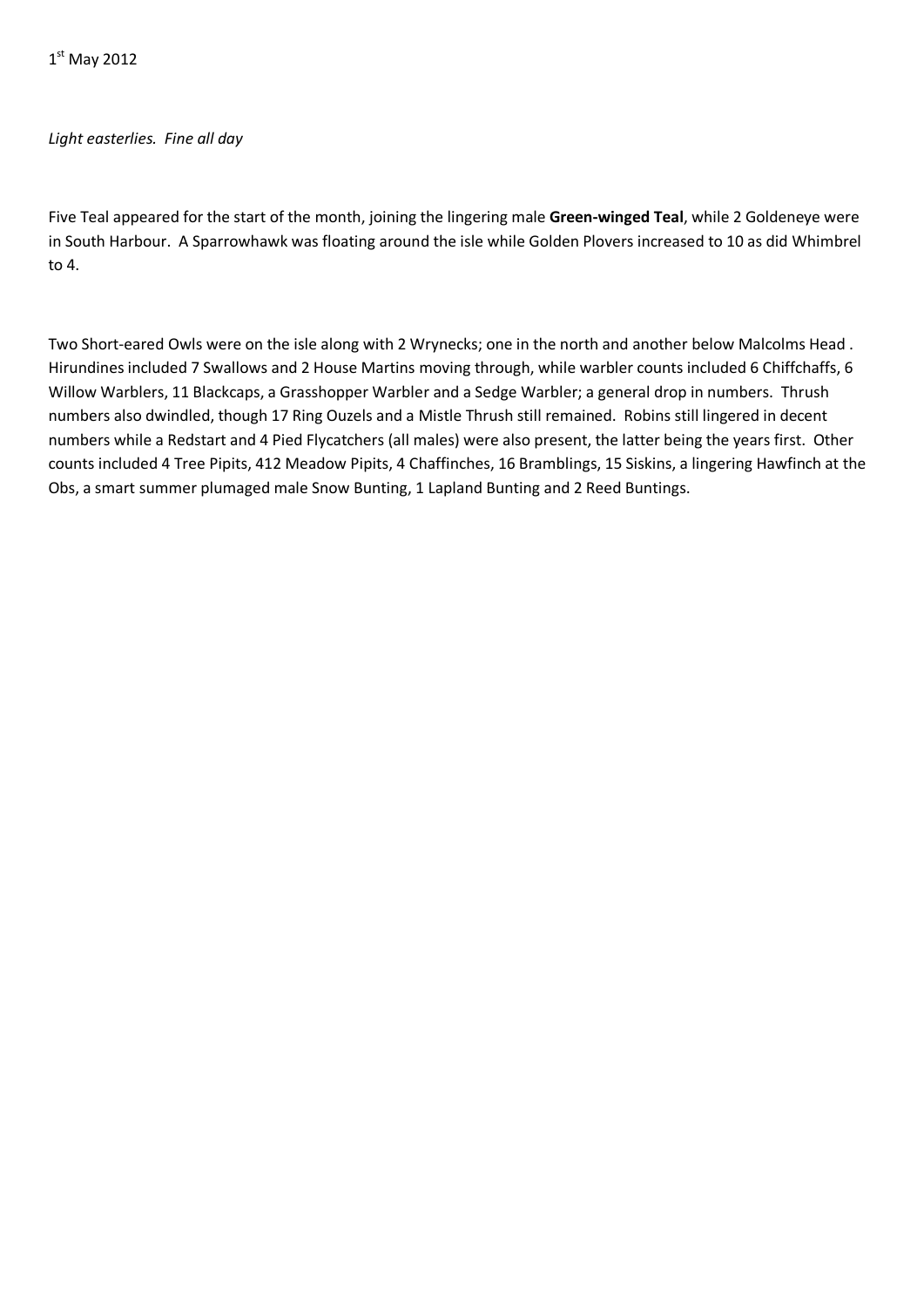2<sup>nd</sup> May 2012

*Light westerly. Overcast*

The highlight of today was the arrival of our first **Bluethroat** of the year; a male red-spotted bird. A welcome sight after last years no show for males!

The Teal flock doubled in number to 10, while a scarce bird on the island was a pair of **Pintail** briefly in South Harbour. A Red-breasted Merganser also arrived while 3 Sparrowhawks, a Kestrel and 2 Merlins arrived in the calm weather. A flock of 70 Purple Sandpipers was a decent count while other notable waders included a Common Sandpiper and Green Sandpiper.

Woodpigeons increased to 7, while a **Wryneck** lingered at the Haa. Other passerine counts included 10 Swallows, 6 Chiffchaffs, 6 Willow Warblers, 5 Blackcaps, 14 Ring Ouzels, 9 Song Thrushes, 55 lingering Robins, a Pied Flycatcher, 6 Tree Pipits, 5 Chaffinches, 28 Siskins, 3 Mealy Redpolls and 2 **Hawfinches,** a male and female at the Obs feeders.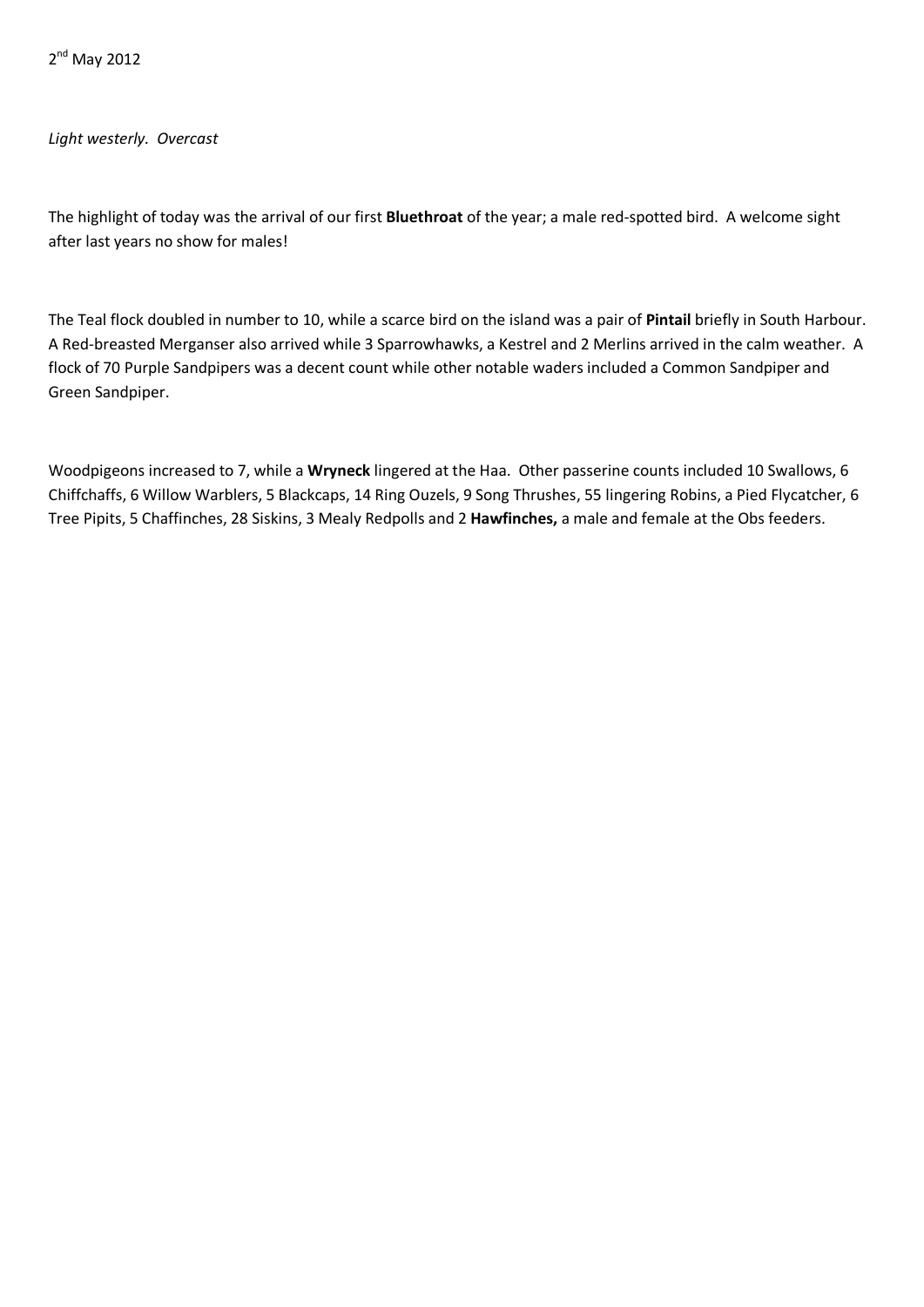3<sup>rd</sup> May 2012

*Light south-westerly's. Overcast with showers.*

Five Wigeon arrived along with 2 Cormorants, while a Moorhen was in Boini Mire. Dunlin increased to 5 and a Woodcock arrived along with 7 Redshank.

Woodpigeons reached a respectable 8, while a Long-eared Owl arrived, joining the lingering 2 Short-eared Owls. One **Wryneck** remains, while other small migrants included 12 Swallows, the first 2 **Wood Warblers** of the year, at Boini Mire and Kennaby, a Sedge Warbler, 3 Ring Ouzels, the first Whinchat of the year at the airstrip, 10 Dunnocks, 7 Chaffinches, 3 Mealy Redpolls and 2 **Hawfinches** still.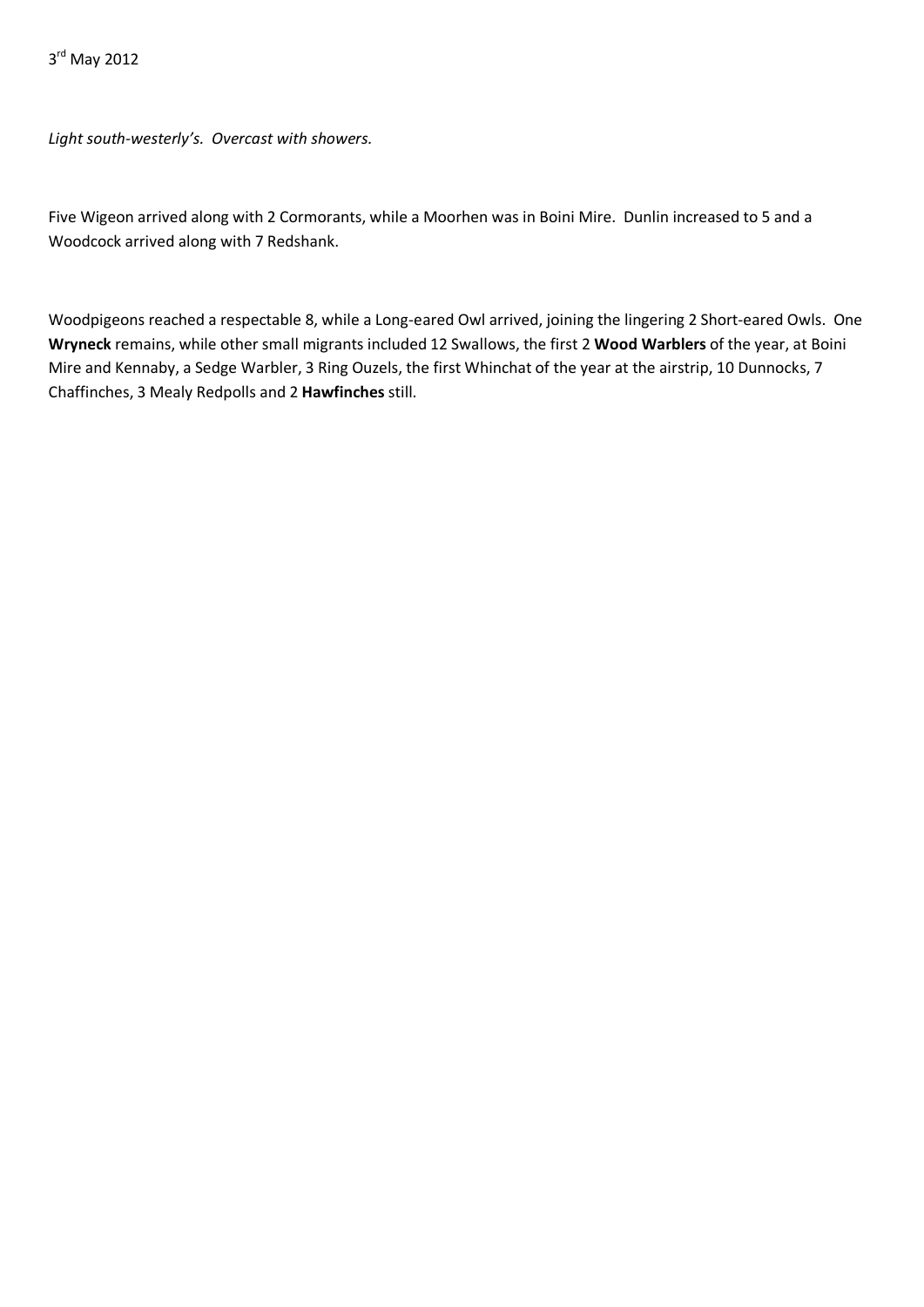4th May 2012

*Moderate to strong northerlies. Snow and hail.*

A grim day, and not a particularly pleasant census, with few real highlights. Notable sightings included the lingering **Green-winged Teal**, an increase in Whimbrel (11), 4 Ring Ouzels, Whinchat, 4 Tree Pipits, 10 Bramblings, the male **Hawfinch** and a Snow and Lapland Bunting.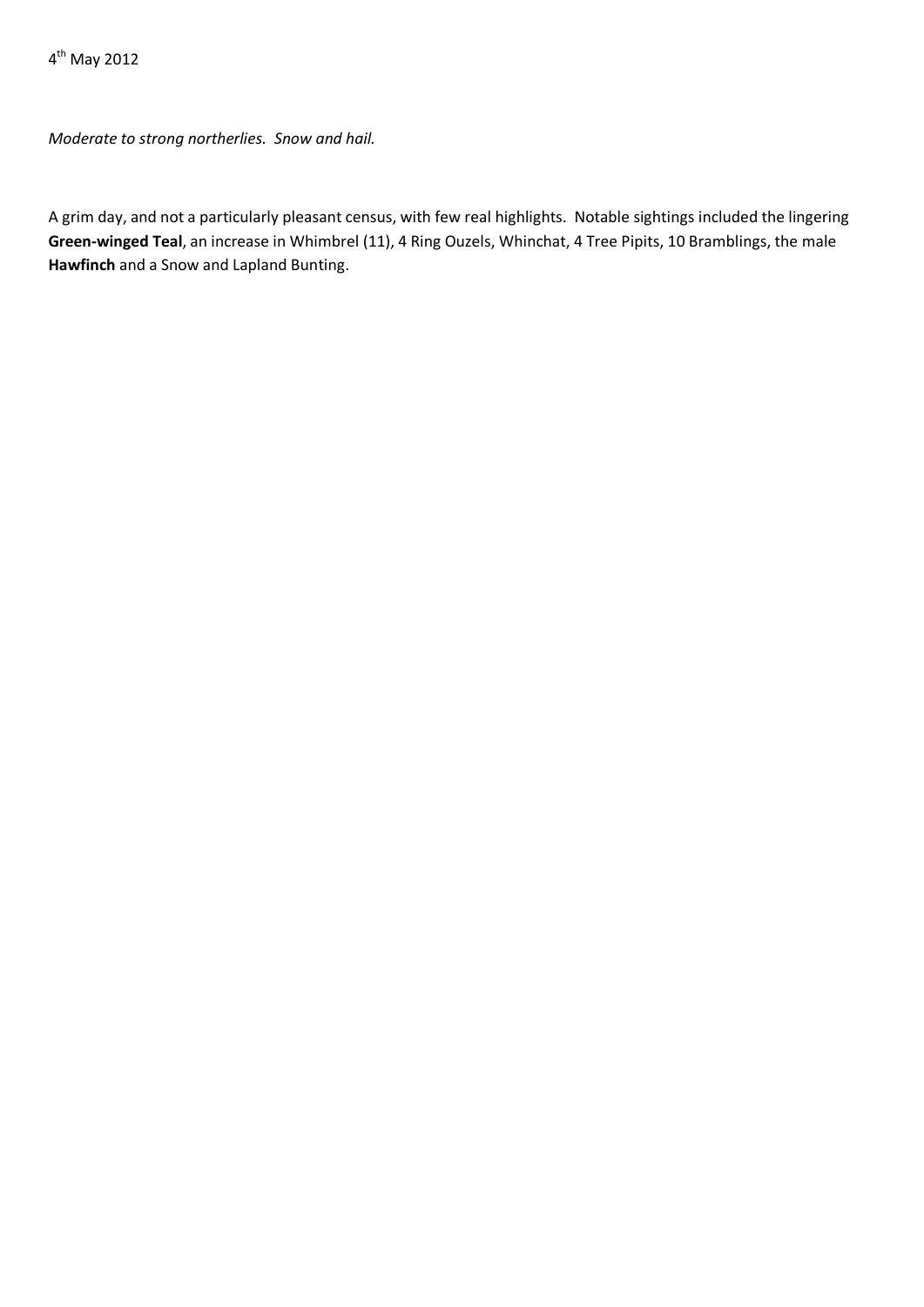*Moderate north-westerlies. Cold with snow in the morning.*

A slight improvement in conditions saw little change in the islands birdlife, with the main notables including 8 Dunlin, 2 lingering Jackdaws, a Swallow, 5 Chiffchaffs(all probably lingering birds), 5 Ring Ouzels, a Fieldfare, 5 Tree Pipits, 9 Chaffinches, 2 Snow Buntings and a Lapland Bunting.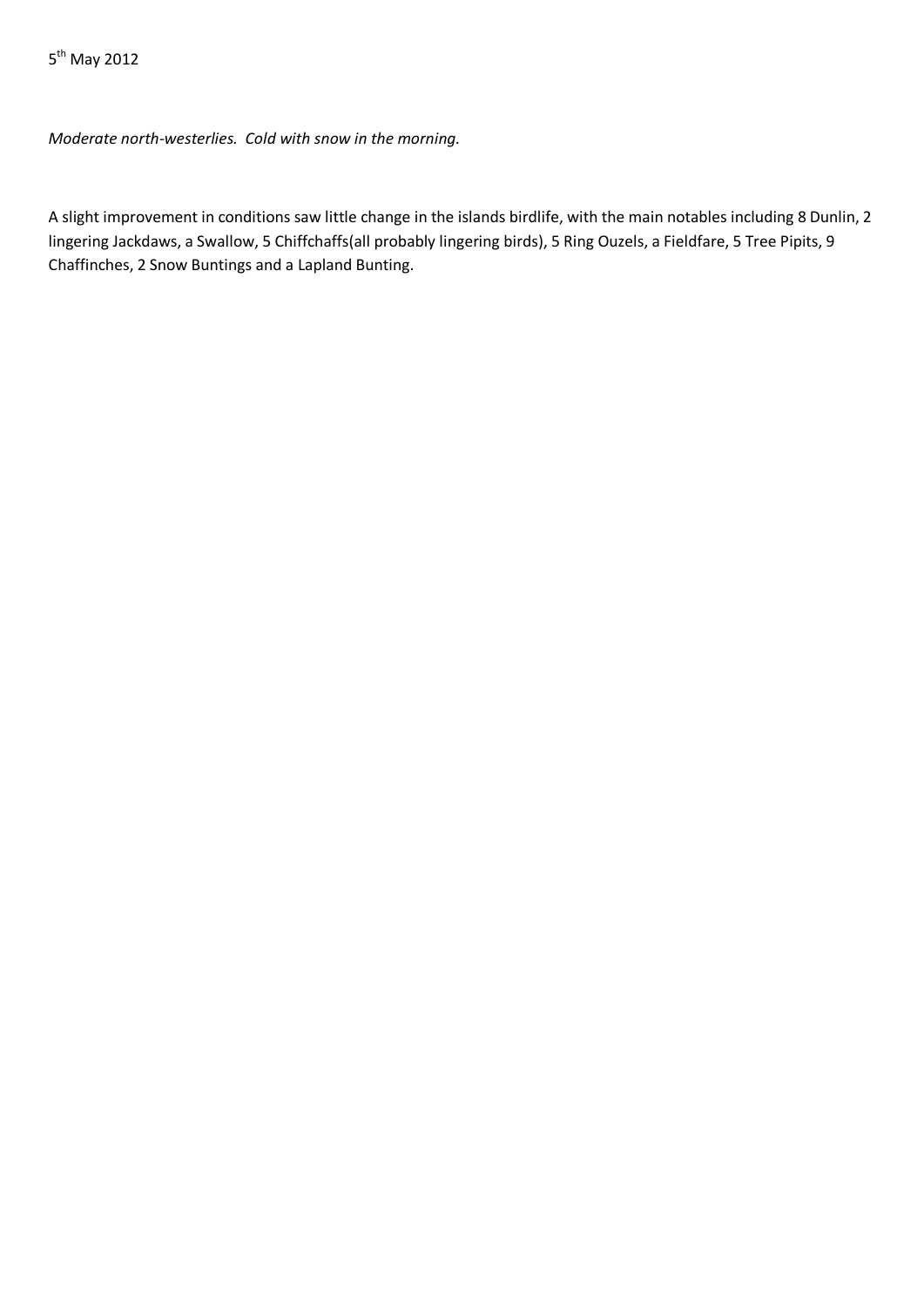*Moderate south-westerlies. Showers, sometimes heavy.*

Hmm, it seems that winter is reluctant to relinquish its grip on the northern isles this year. We tried to unearth something of interest, but the best we could come up with was 2 more Ring Ouzels, 7 more Robins and a *littoralis* Rock Pipit. Literally nothing else arrived!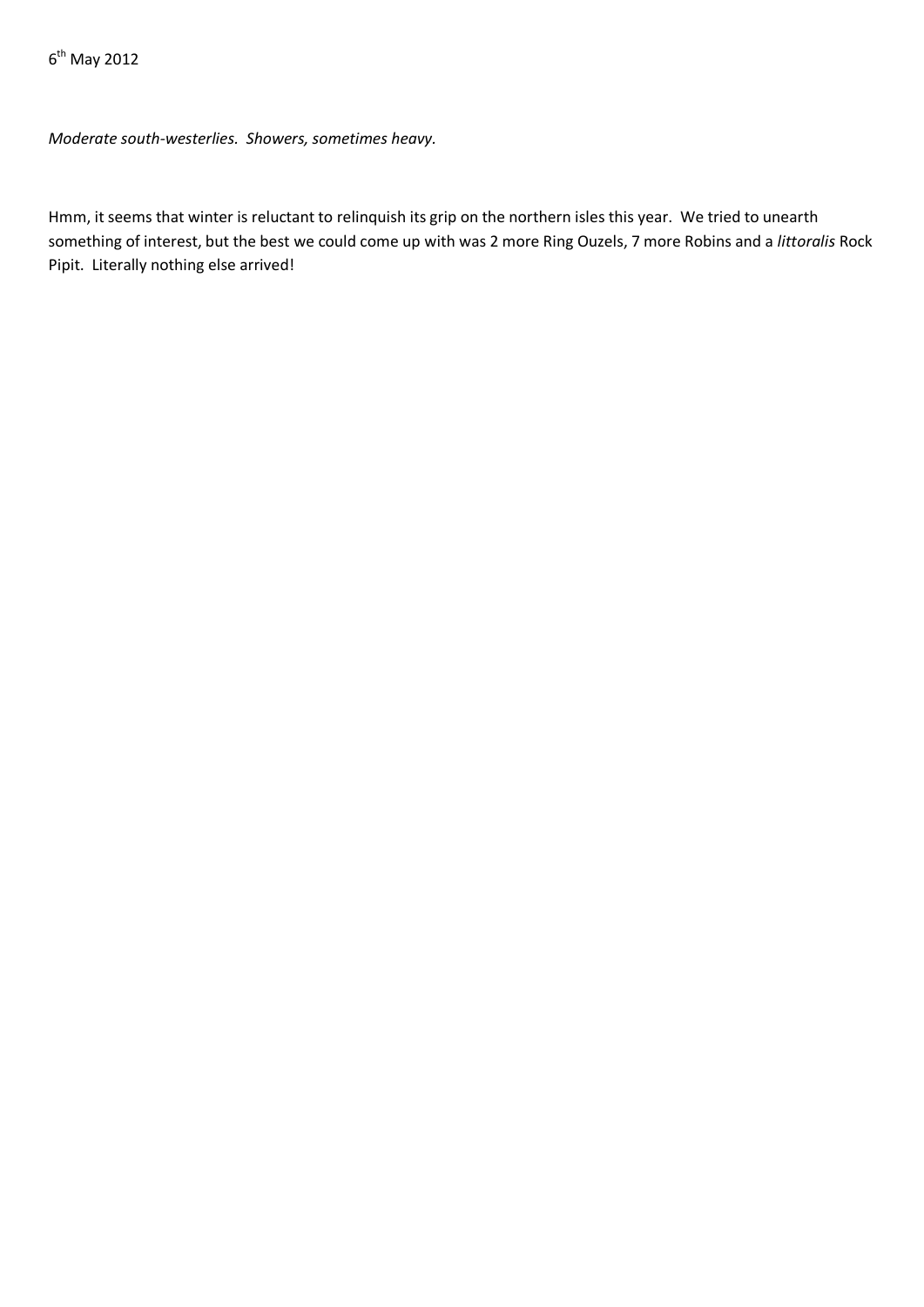*Fine and bright, with light south-westerly's turning easterly in the afternoon.*

A Pink-footed Goose joined the lingering Greylag flock, which were bolstered by an additional 4. A Cormorant also arrived, along with a **Common Buzzard** north over the island and a Merlin. A **Moorhen** was on Da Water with 2 new Short-eared Owls there.

Fifthteen Carrion Crows passed through, as did 54 Swallows; the first decent passage of the year. Other small migrants included 4 Chiffchaffs, 6 Willow Warblers, 6 Blackcaps, and the first Lesser Whitethroat of the year at the Haa, 5 Ring Ouzels, a Whinchat, 5 Tree Pipits, 3 Siskins, 6 Linnets and 2 Mealy Redpolls.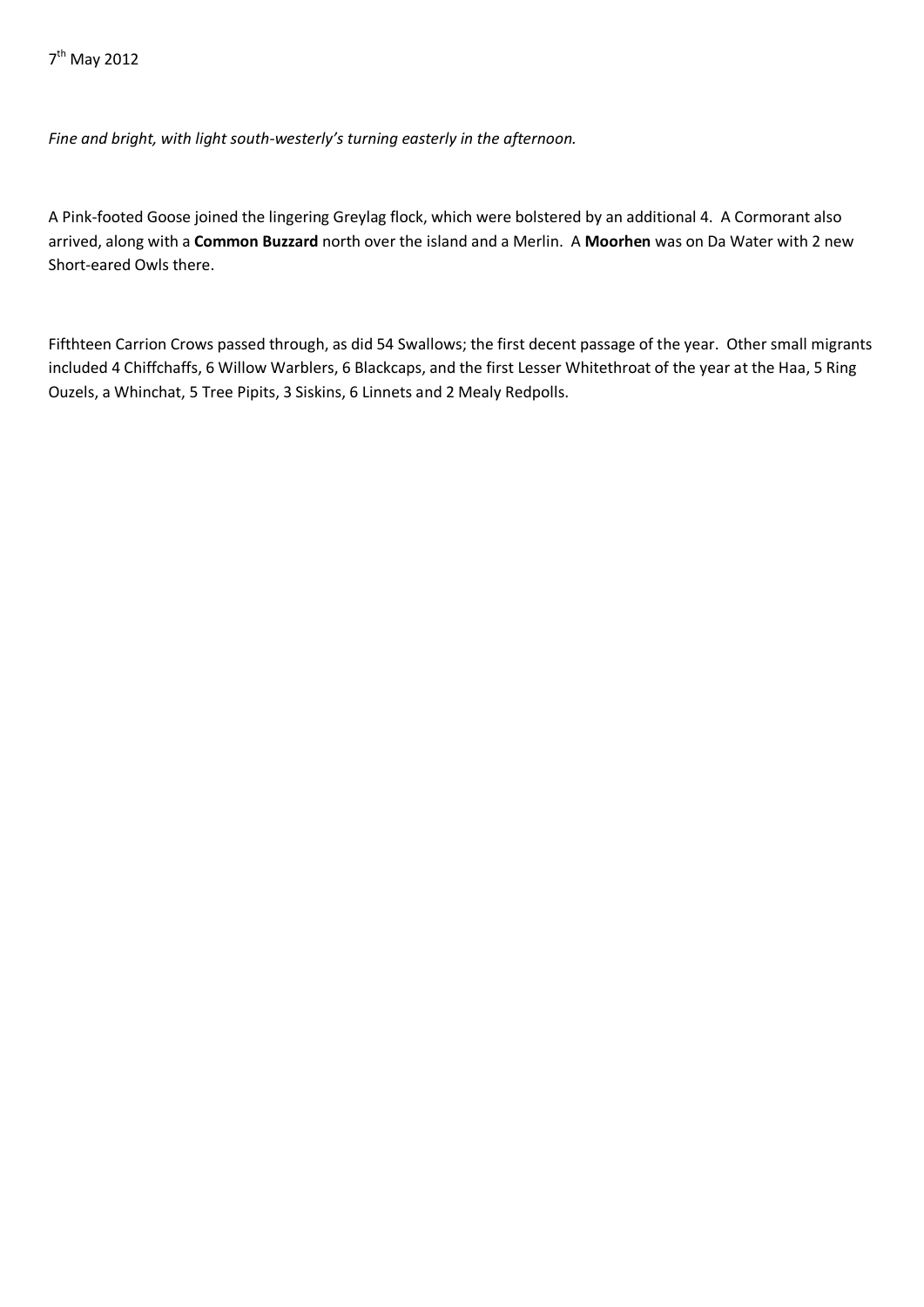# *Moderate to strong east/north-easterlies. Rain all day*

A great day in promising conditions produced a nice scattering of common migrants, including several first records of the year and an impressive spread of scarcer species. Five **Wrynecks** were spread across the south of the island while a male **Bluethroat** appeared at the obs and a female-type **Red-breasted Flycatcher** was briefly at Wirvy.

A Goldeneye arrived while raptor interest was provided by a newly arrived Sparrowhawk. Wader movement was hinted at by a new Sanderling and increases to 6 Golden Plovers, 4 Dunlin, a Black-tailed Godwit, 20 Whimbrel, 5 Common Sandpipers, the first **Wood Sandpiper** of the year over Pund and 4 Redshanks. Gulls were also on the move with 28 Black-headed Gulls and 26 Lesser Black-backed Gulls logged.

A good spread of other migrants arrived through the day including 4 Collared Doves, a **Long**-**eared Owl**, Goldcrest, the first Sand Martin of the year, 6 House Martins, a significant influx of 41 Willow Warblers and 23 Blackcaps, 2 Lesser Whitethroats and the first Whitethroats of the year (9 scattered across the island), 3 Sedge Warblers, an impressive 21 **Ring Ouzels**, 6 Blackbirds, a large fall of 212 Fieldfares, 29 Song Thrushes, 16 Redwings, the first Spotted Flycatcher of the year, a little arrival of 24 Robins, 15 Redstarts, 6 Whinchats, 3 Pied Flycatchers, a male **Blue-headed Wagtail**, a nice arrival of 58 Tree Pipits and an increase in Meadow Pipits (to 288), an impressive 118 Bramblings (with 19 ringed in the observatory mist nets in the evening, including a bird bearing a Brussels ring), 39 Siskins, 2 **Hawfinches**, with a male at the Obs and a female at Schoolton, 2 Lapland Buntings and a good spring count of 21 Reed Buntings.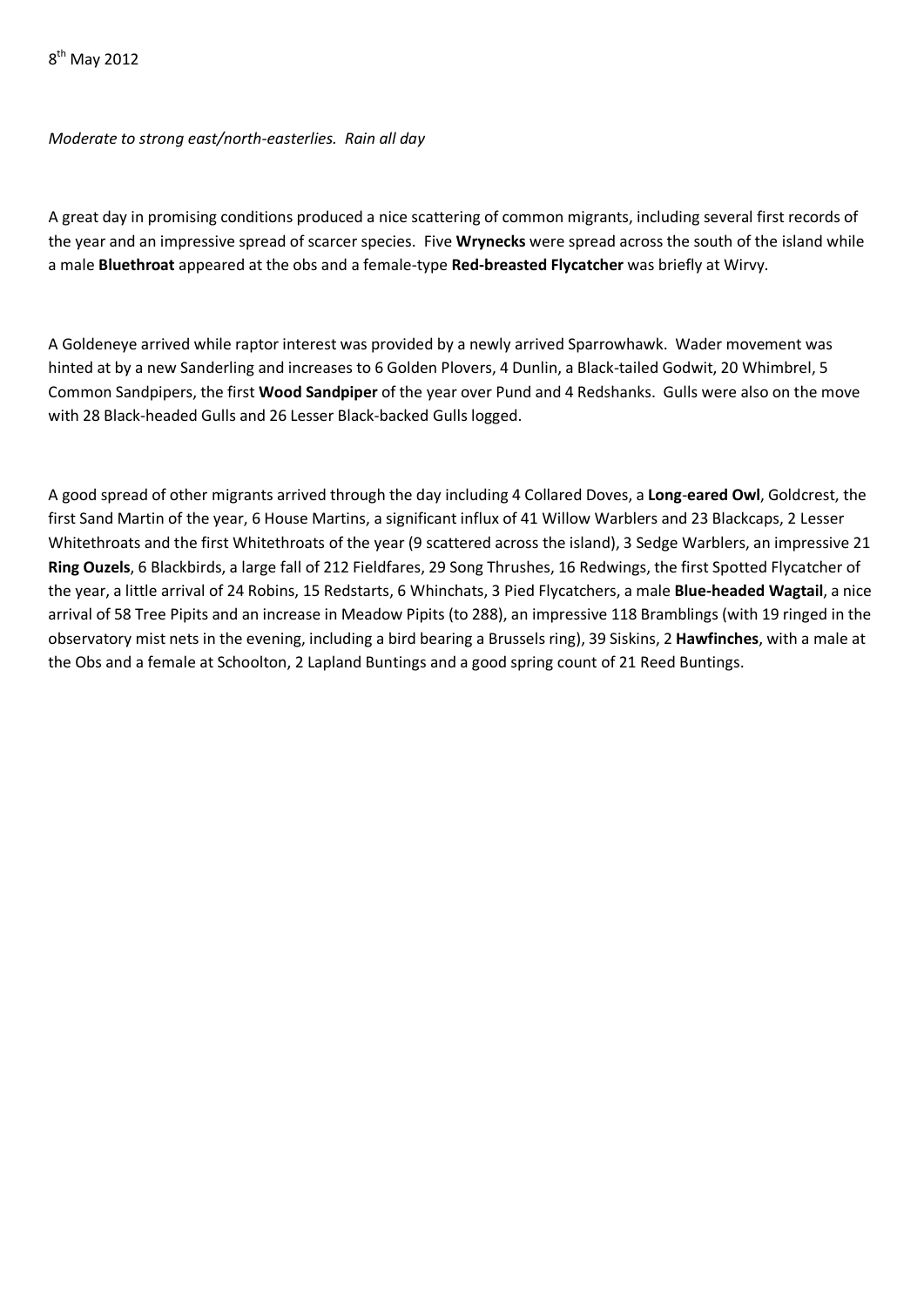*Moderate south-westerly with showers.*

Highlight of the day was a fairly confiding **Ortolan Bunting** along the roadside at Upper Stonybreck. A pretty scarce species on here now, this being the second record since 2008 and it was appreciated by all visiting birders present. Other highlights included

A Kestrel arrived, while notable wader sightings included 11 Common Sandpipers and 2 **Wood Sandpipers** together at Barkland. Also of note were our first Arctic Terns over Buness in the early morning.

Two Long-eared Owls were on the island, along with the lingering 2 Short-eared Owls, while 3 of yesterdays **Wrynecks**  remain. Other small migrants included 45 Swallows and 3 House Martins through, 6 Chiffchaffs and 40 Willow Warblers, 2 Lesser Whitethroats and 6 Whitethroats, 2 Grasshopper Warblers, 2 Sedge Warblers, 16 Ring Ouzels and smaller numbers of Fieldfares than yesterday, 3 Spotted Flycatchers, 27 Robins, the **Bluethroat** at the Obs still, 14 Redstarts, 8 Whinchats, a large influx of 325 Wheatears, 9 Pied Flycatchers, 4 Dunnocks, a Yellow Wagtail, female **Grey-headed Wagtail**, 16 White Wagtails, 59 Tree Pipits, 4 Chaffinches and 51 Bramblings, 14 Siskins, the lingering female **Hawfinch**, a Snow Bunting and 11 Reed Buntings.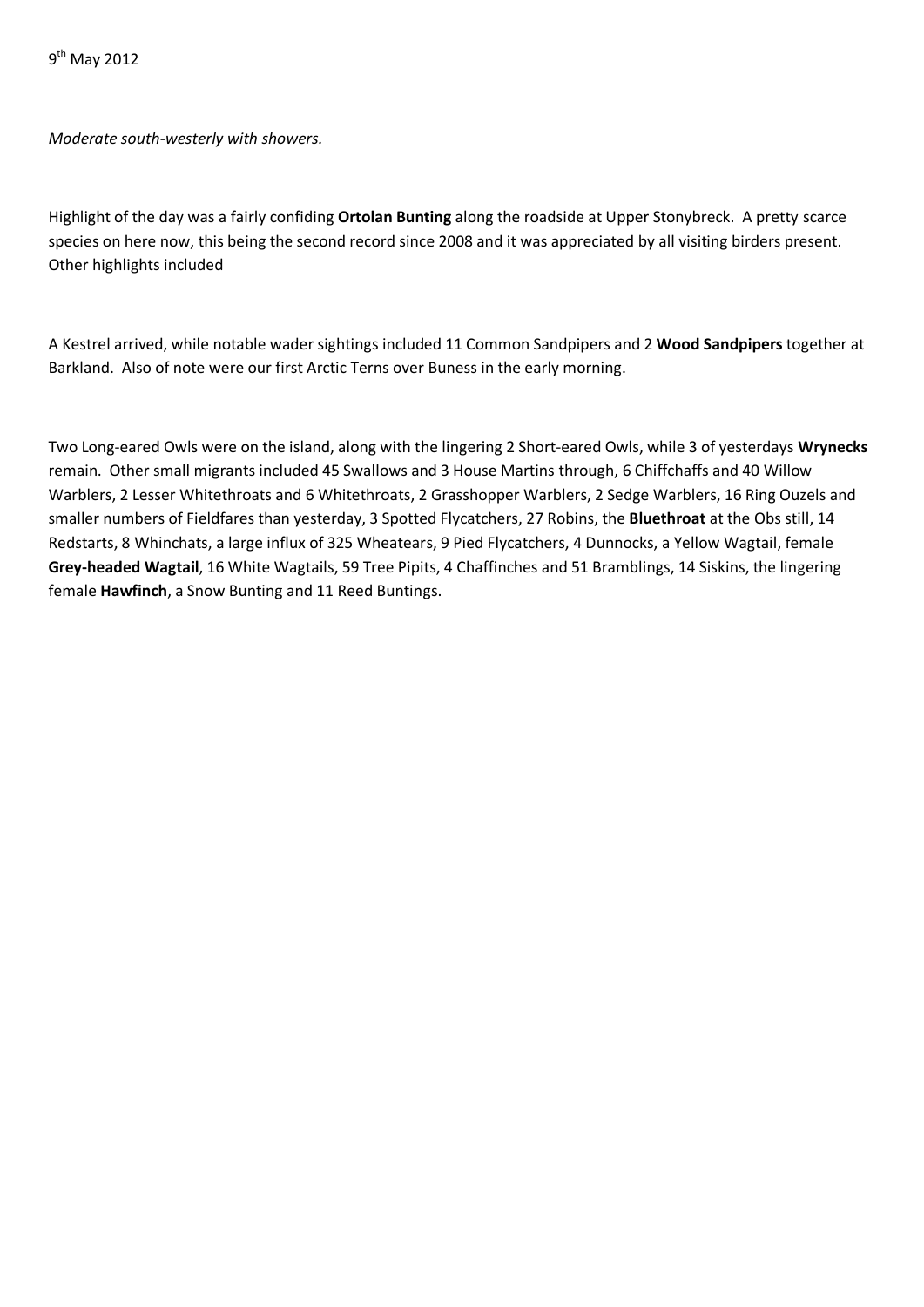The Goldeneye remained in the Havens, while our first **Osprey** of the year flew north over the island. Both Jack Snipe and Woodcock arrived.

Six Woodpigeons arrived while a Long-eared Owl and 2 Short-eared Owls were lingering birds. Three Wrynecks also remain. Blackcap numbers increased to 18, while other warblers dropped in number. Two **Bluethroats** were present on the isle today, while other migrants included 11 Redstarts, 10 Whinchats, 6 Pied Flycatchers, 38 Tree Pipits, 35 Bramblings, 2 Linnets, a male **Hawfinch** at Schoolton, 3 Snow Buntings, the lingering **Ortolan Bunting** and 17 Reed Buntings.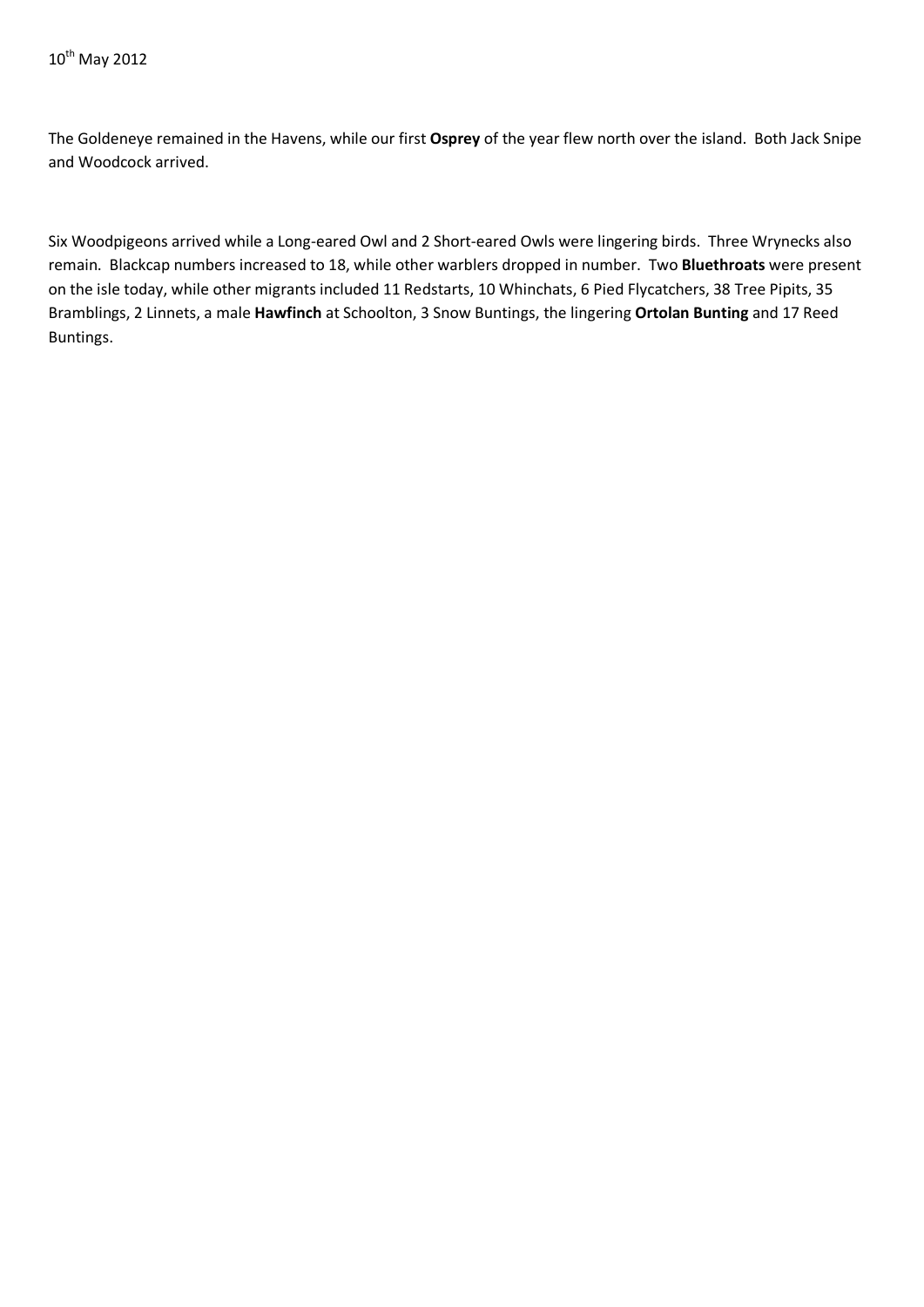*Moderate westerly. Overcast but dry.*

A pair of Teal arrived, joining the 7 Wigeon on Da Water which also held a **Wood Sandpiper**.

Woodpiggeons reached 7, while **Wrynecks** dwindled down to 1 bird. A smart male **Red-backed Shrike** was found at the Chaple while other notable migrant sightings included a Goldcrest, small numbers of the lingering common *phylloscs*, *sylvias* and thrushes, one of the male **Bluethroats**, 6 Redstarts, 7 Whinchats, 6 Pied Flycatchers, 2 *flava*-type Wagtails, 52 Tree Pipits and a Lapland Bunting.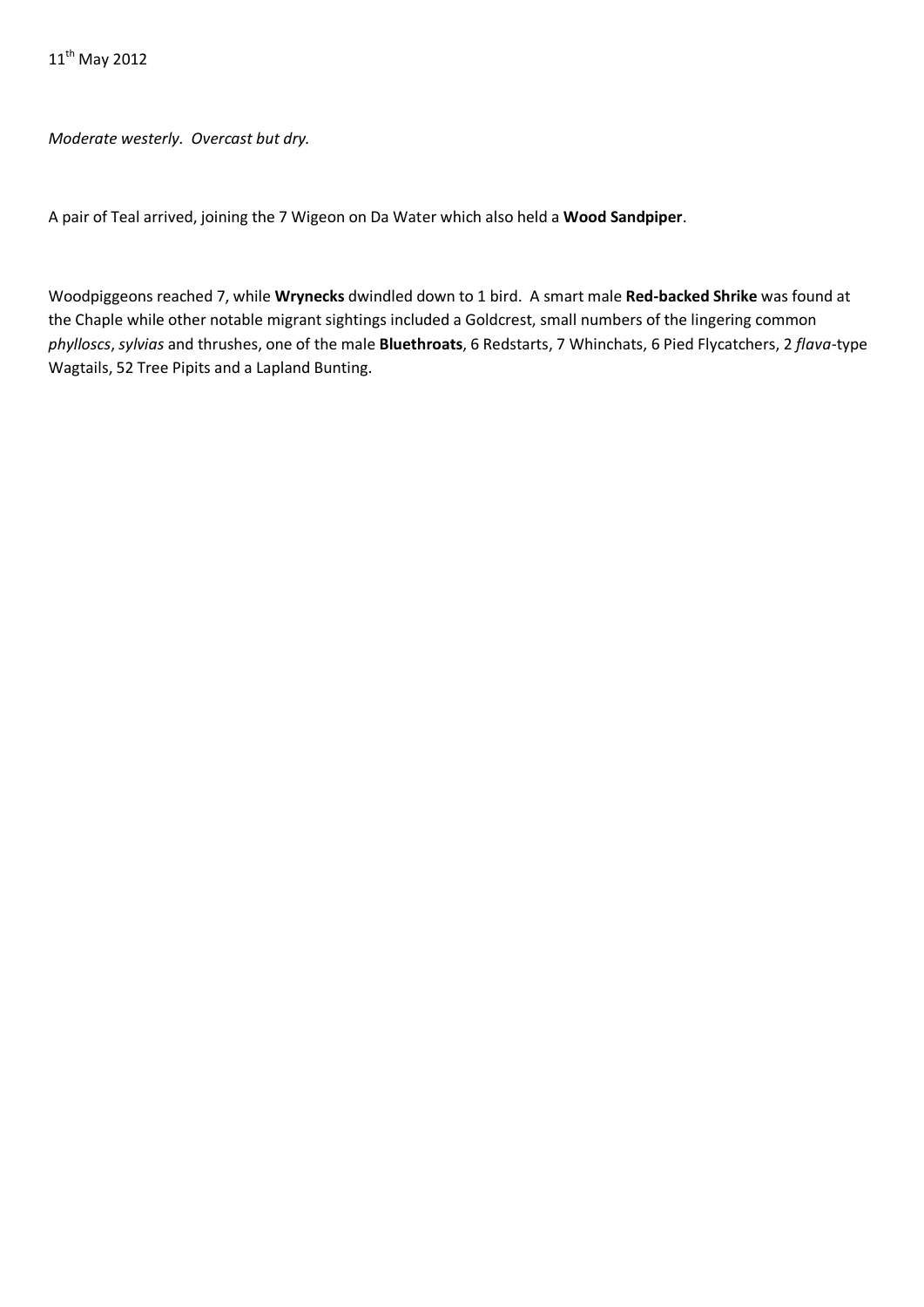*Light south-westerly. Fine.*

Five Common Sandpipers and the lingering **Wood Sandpiper** were of note while an influx of Common Gulls saw 69 arrive.

Most of the commoner migrants tended to decrease in number on the island in the fine weather (though the selection was still good, with birds scattered all over). However **Bluethroats** saw fit to increase in number with 3 males dotted across the island.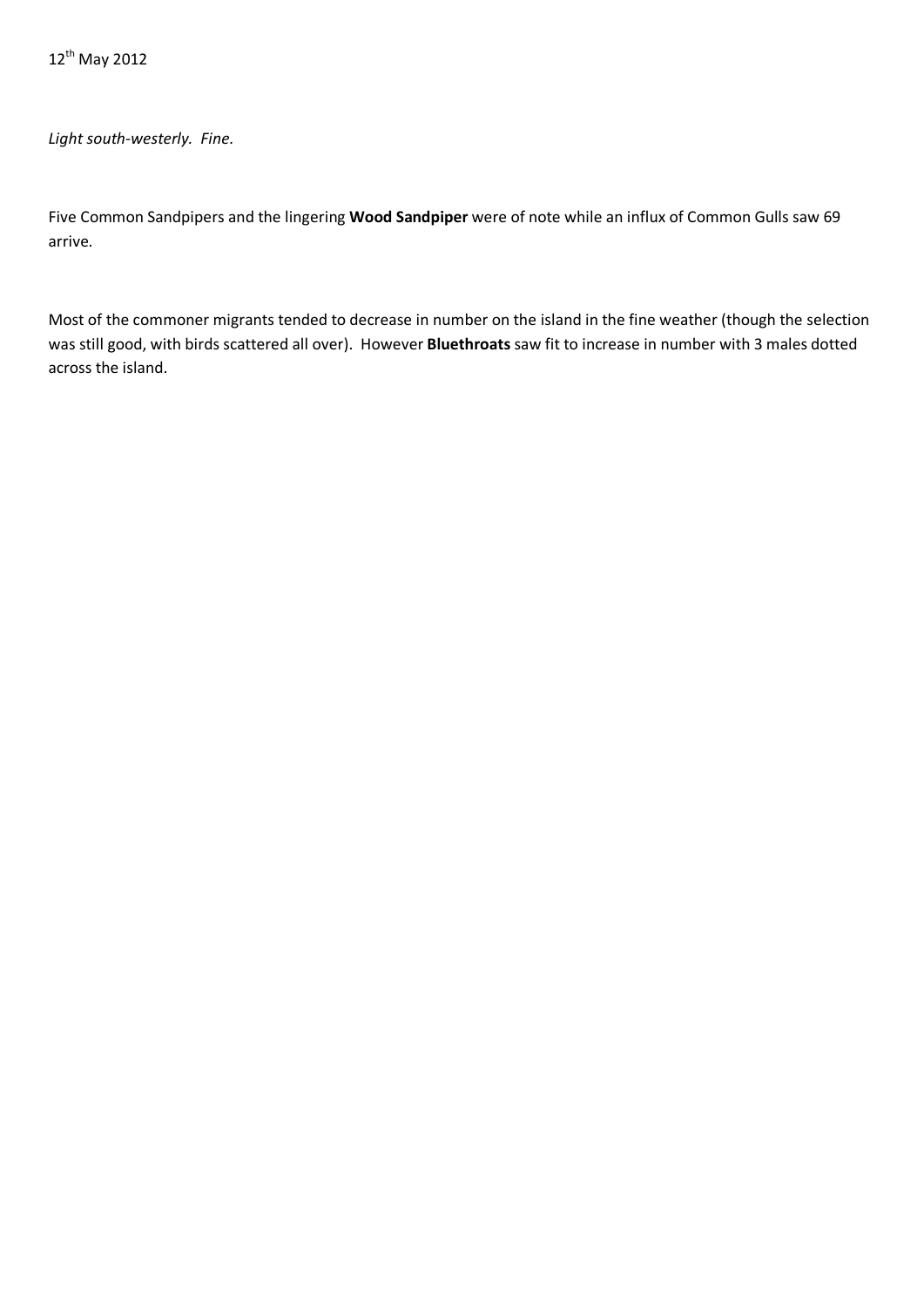*South-westerly gales, up to force 10. Rain and showers all day.*

Not a nice day! And, with conditions being near un-birdable, no complete census was performed. However a few bits and pieces of note were picked up in a few optimistic wanders during the day.

Two Knot and a Sanderling arrived in North Haven while 2 Dunlin and a Common Sandpiper were also seen. A Collared Dove was around the Obs while smaller migrants included a House Martin, Sedge Warbler, 2 Dunnocks, 5 Siskins and a Linnet.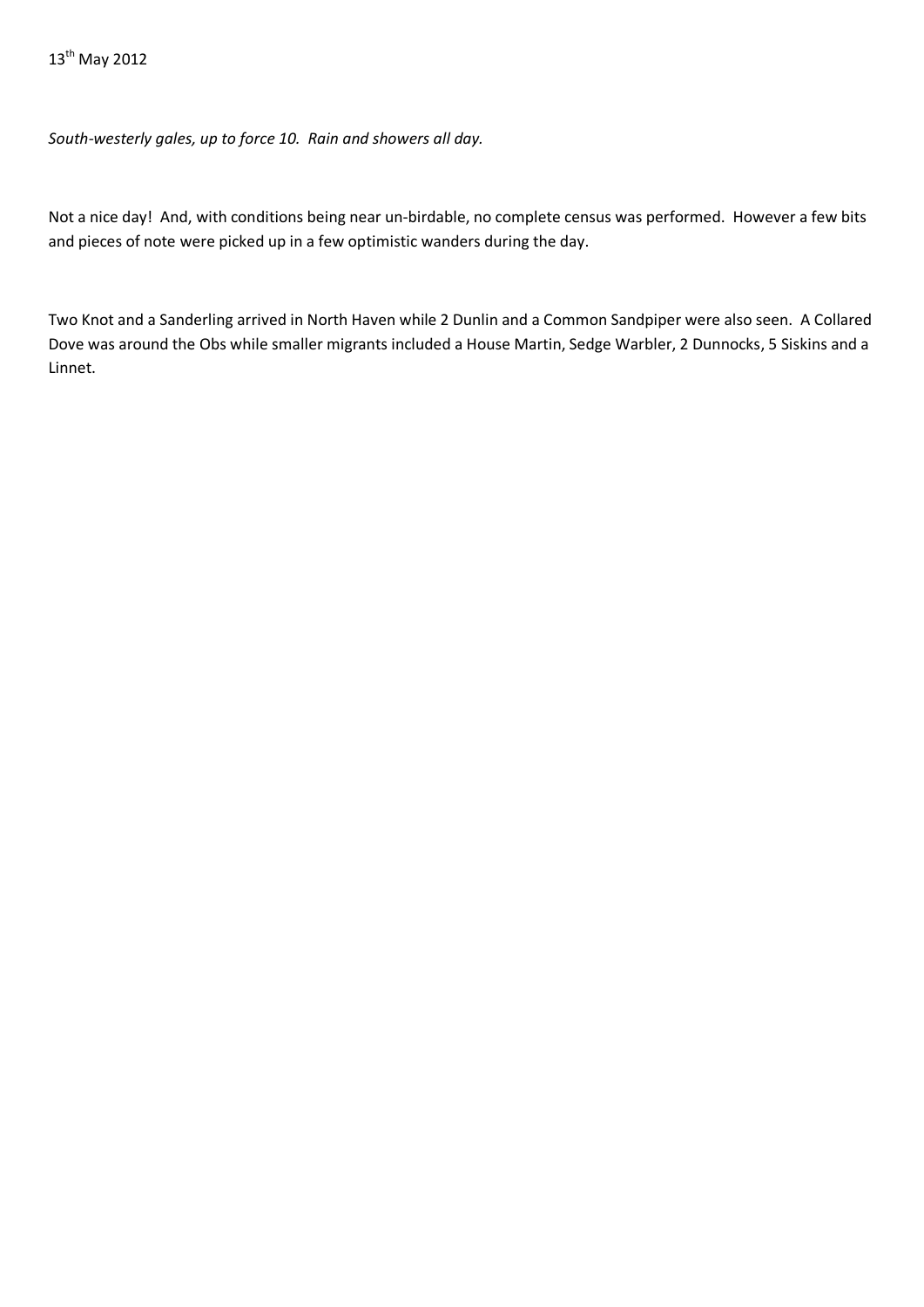#### *Strong westerly and showers*

Four Teal were on Da Water and a Cormorant moved through. Sanderling increased to 4, while 7 Dunlin were present and Whimbrel reached 16. Two Short-eared Owls were on Da Water and a new **Wryneck** was present at the Haa. Small migrant numbers included a Chiffchaff, 2 Willow Warblers, 3 Blackcaps, 3 Ring Ouzels and single figure counts of the other thrushes, 5 Robins, 1 Redstart, 2 Whinchats, 3 Pied Flycatchers, 2 *Flava*-type Wagtails, a male **Blue-headed Wagtail** in the Havens, 33 Tree Pipits, 8 Bramblings, 4 Siskins, 2 Mealy Redpolls, a Snow Bunting and 12 Reed Buntings.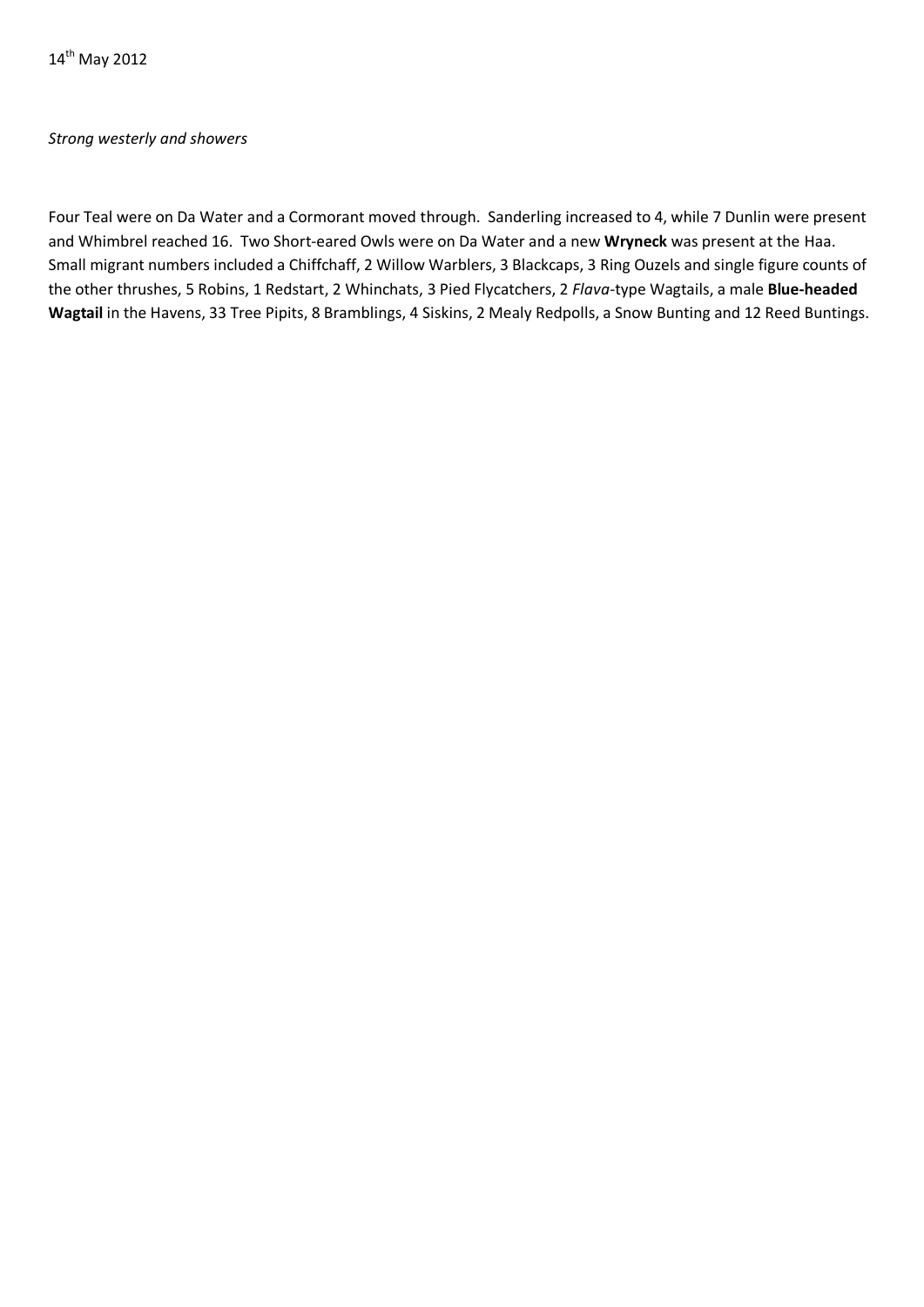15<sup>th</sup> May 2012

## *Strong westerlies and rain*

A Red-throated Diver moved through, but that was about it as far as large migrant species went. On the smaller migrant front, 2 **Wrynecks** were in the Obs garden while other counts included 4 Chiffchaffs, 4 Willow Warblers, 2 Blackcaps, 3 Ring Ouzels, 2 Redstarts, 6 Whinchats, 5 White Wagtails, 38 Tree Pipits, 12 Bramblings, 2 Snow Buntings and a Lapland Bunting.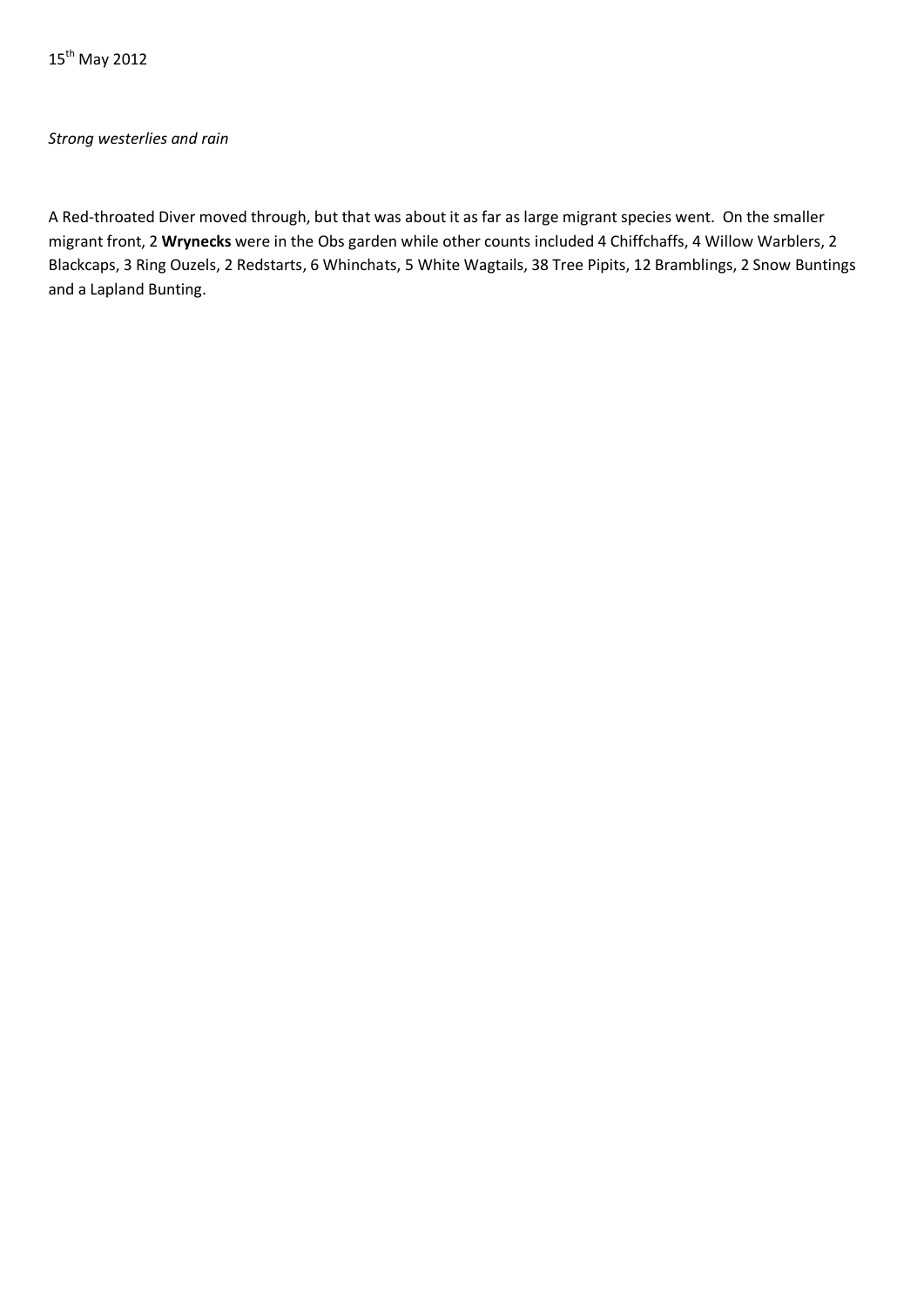*Moderate north-westerly. Sunny spells and showers.*

Two Short-eared Owls were lingering, as was a **Wryneck** at the obs. A small number of Swallows passed through, along with a House Martin. Four Blackcaps were present along with a Sedge Warbler, 3 Ring Ouzels, 2 lingering Fieldfares, 13 Robins and a lingering Redstart and 3 Whinchats, 305 Wheatears (a clear arrival), a *flava*-type Wagtail, the male **Blue-headed Wagtail** still in the havens, 28 Tree Pipits and the Lingering 2 Snow Buntings, Lapland Bunting and 13 Reed Buntings.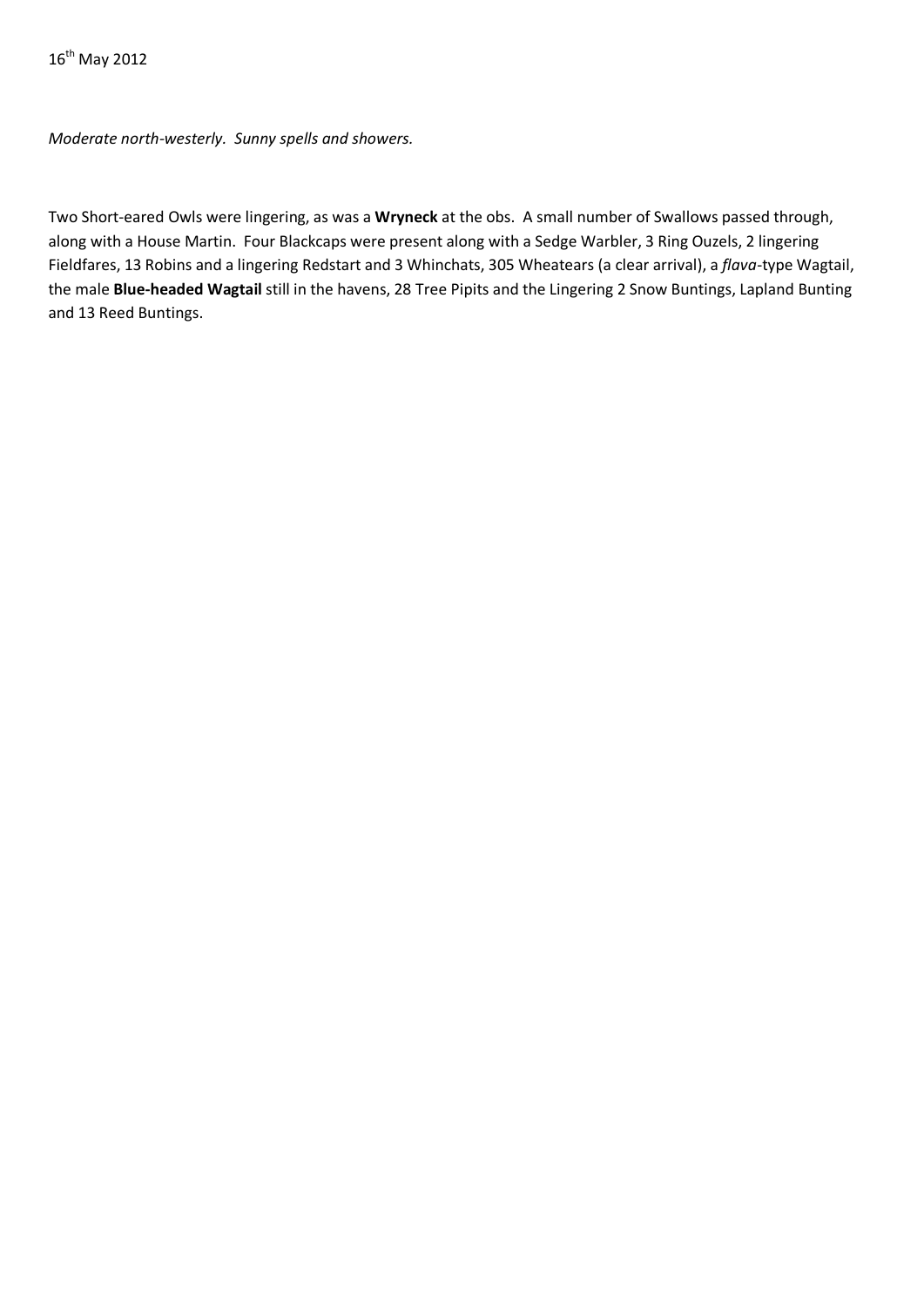# *Light north-westerly. Fine and bright.*

The number of Wigeon on Da Water dropped to 2 and the Teal departed, but a male and female Tufted Duck did arrive, as did a female Kestrel. A Woodcock dropped in and a late 1<sup>st</sup> winter **Iceland Gull** was in South Harbour.

Five Woodpigeons were present, as were the lingering Short-eared Owl and **Wryneck**, while 30 Swallows and 2 House Martins moved through. Other small migrants arriving in the calmer weather included 5 Chiffchaffs, 5 Willow Warblers, 6 Blackcaps, 1 Garden Warbler, 1 Whitethroat, 2 Sedge Warblers, 1 Redwing, 2 Redstarts, 361 Wheatears, 2 male **Blue-headed Wagtails**, 9 White Wagtails, 46 Tree Pipits (another wave of arrivals after the influx on the 8<sup>th</sup>), 2 Linnets, a Mealy Redpoll, 5 Snow Buntings and 2 Lapland Buntings.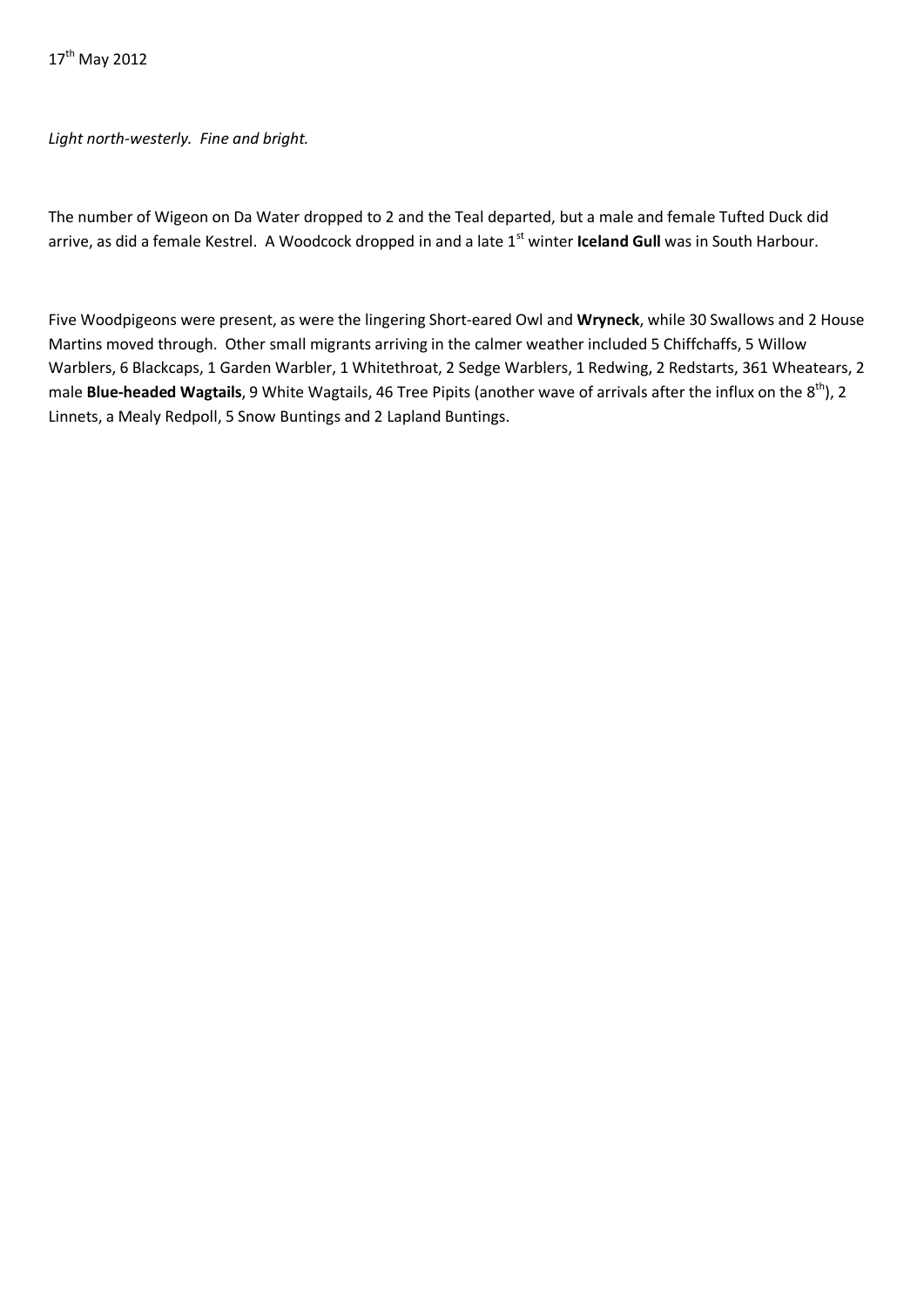*Light to moderate northerly. Overcast with showers.*

Surprise of the day was the discovery of a nice and showy **Spotted Crake** in the ditches at Pund in the morning. The bird was available to be twitched for a short while as it ran through the long grass, before heading up to Hill Dyke, running along to the concrete buildings there and jumping through a window, never to be seen again.

The male Tufted Duck remains and a Sparrowhawk arrived, along with 10 Whimbrel and a Common Sandpiper.

The **Wryneck** remained in the Obs Garden while other notable migrants included 6 Willow Warblers, 4 Blackcaps, a Garden Warbler, Whitethroat, Sedge Warbler, 2 Ring Ouzels, 2 Song Thrushes, a Pied Flycatcher, 2 male **Grey-headed Wagtails** at Malcolms Head, a male **Blue-headed Wagtail** at Easter Lother, 27 Tree Pipits, 276 Meadow Pipits, 2 Mealy Redpolls, 5 Snow Buntings, a Lapland Bunting and 11 Reed Buntings.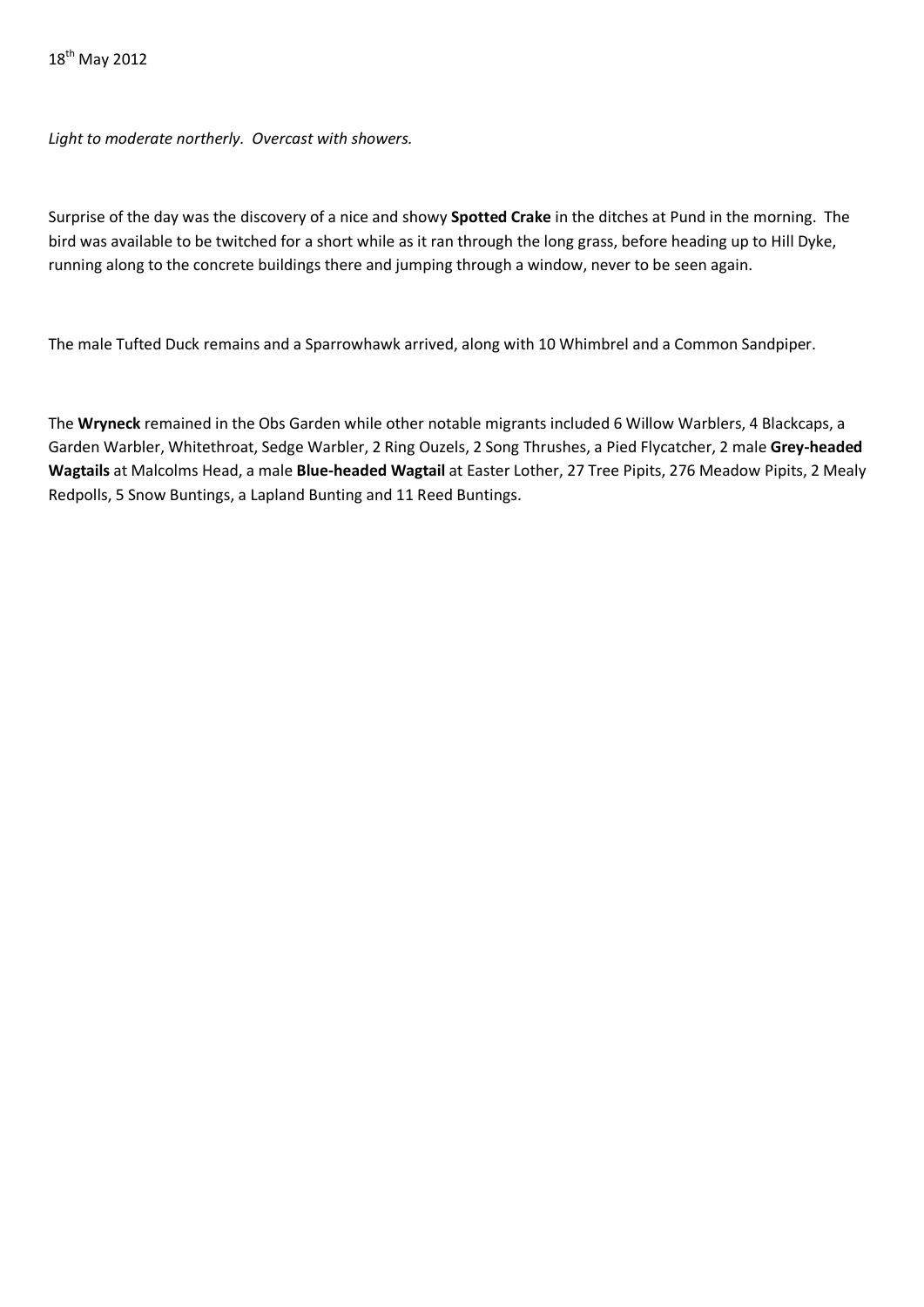*Light north to north-east. Fine*

A **Shorelark** at Kennaby was the main highlight of a pleasant day that also saw a steady trickle of newly arrived migrants onto the island.

A Red-throated Diver flew through while other migrants included 2 Short-eared Owls, the lingering Wryneck, a Carrion Crow, 6 Chiffchaffs, 7 Willow Warblers, 13 Blackcaps, 2 Whitethroats, a small number of lingering Blackbirds and Robins, 4 Whinchats, 2 Redstarts, the lingering Pied Flycatcher, 25 Tree Pipits and 9 Snow Buntings, most of which were in fine summer dress.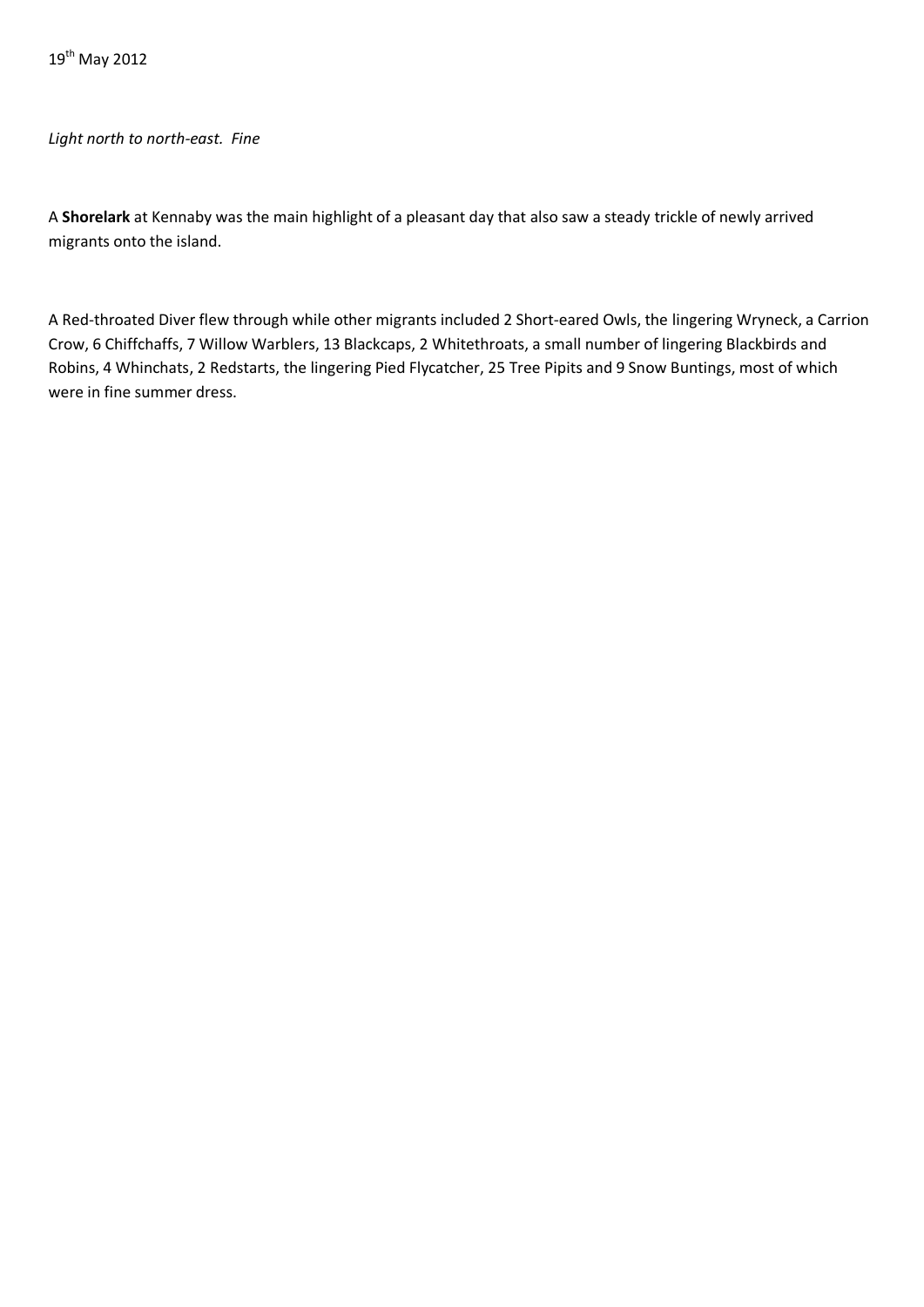## *Light easterly and sunny spells.*

A superb days birding on Fair Isle, with the main highlights being a **THRUSH NIGHTINGALE** trapped in the Gulley on the morning trap round and a flighty but (unusually for this species) twitchable **HOOPOE** found on the far slopes of Dronger (what a setting!) A superb supporting cast of migrants also included 5 **Wrynecks** (with 4 in the south-west in addition to the bird at the Obs), a female **Red-backed Shrike** at Pund, the first **Icterine Warbler** of the year at Shalstane, 2 **Bluethroats** (a female at Gilsetter and a male at the Mast) and the lingering **Shorelark** still at Kennaby.

A male Red-breasted Merganser arrived in the Havens while 2 Herons , 2 Sparrowhawks and a Kestrel also appeared. Four Golden Plovers were an increase on recent days and 2 Common Sandpipers arrived, as did the first 2 Common Terns of the year.

Two Collared Doves arrived along with a new Woodpigeon, the first Swift of the spring at Ward Hill, a Jackdaw, 9 Carrion Crows, a good passage of 71 Swallows, 5 House Martins, 6 Chiffchaffs, 13 Willow Warblers, 10 Blackcaps, 4 Garden Warblers, 3 Lesser Whitethroats, 4 Whitethroats, a Sedge Warbler, 2 Ring Ouzels, 2 Song Thrushes, 3 Redwings, 3 Spotted Flycatchers, 16 Robins, 12 Redstarts, 5 Pied Flycatchers, 3 **Tree Sparrows** at Schoolton, 2 **Greyheaded Wagtails**, 36 Tree Pipits, a Goldfinch, 18 Siskisn, 3 Mealy Redpolls, 6 Snow Buntings, 2 **Yellowhammers** and 17 Reed Buntings.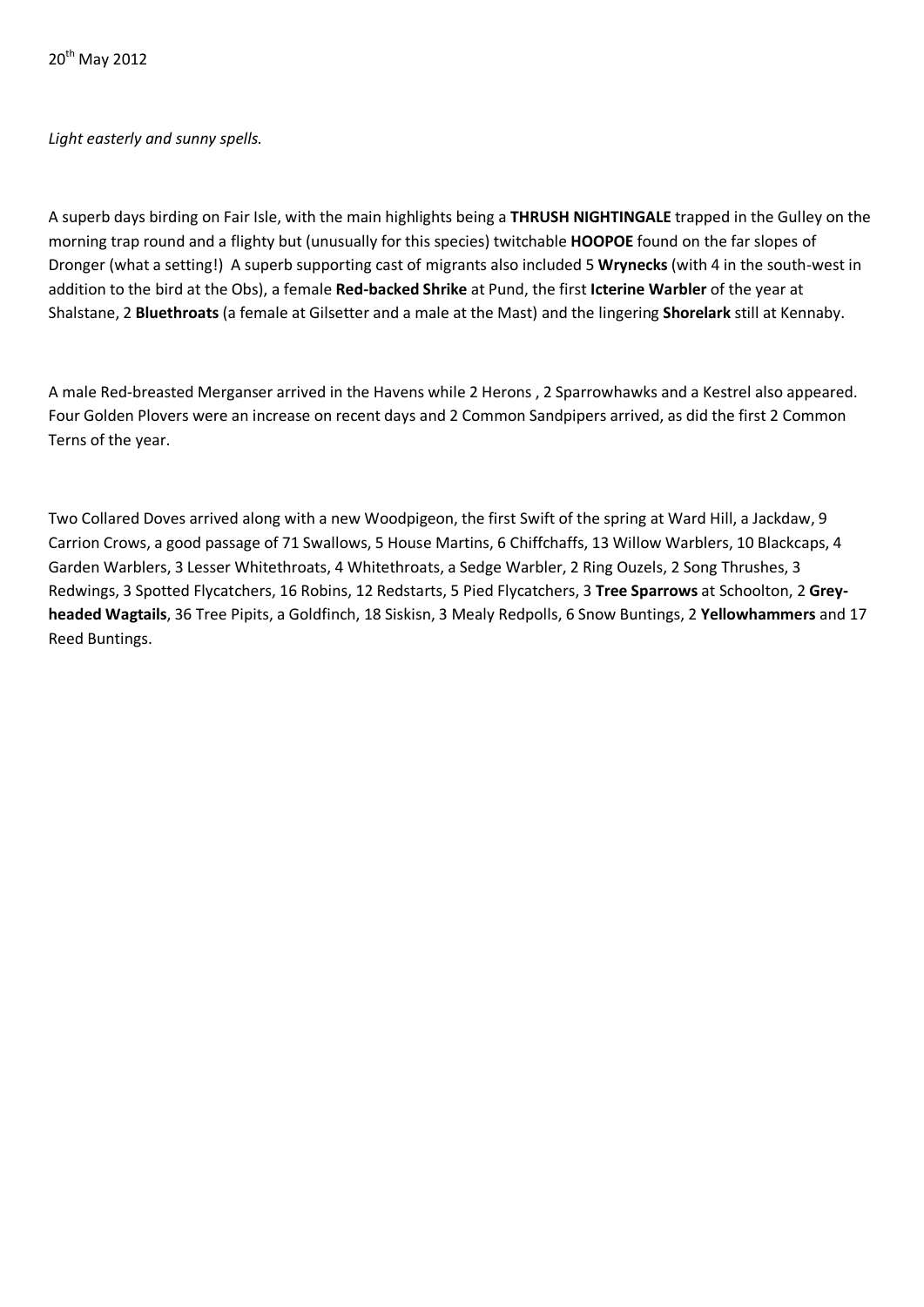21<sup>st</sup> May 2012

*Light north-easterly. Fine and cloudless.* 

Another pleasant day and another good showing of birds, with the highlight being a **Common Nightingale** trapped in the Plantation in the morning (a rarer bird on Fair Isle than Thrush Nightingale, with only 49 records to date!), allowing guests and staff alike the rare opportunity to observe both this and **THRUSH NIGHTINGALE** on the same day. A **Shorttoed Lark** was also discovered at Guidicum.

A female Common Scoter arrived in South Harbour while Dunlin totalled 8. A Woodcock also arrived.

Eight Woodpigeons were present on the island along with the Short-eared Owl, 1 **Wryneck** and 2 **Red-backed Shrikes**  (a male at the Chalet and a female trapped at the Obs). A good hirundines passage included 3 Sand Martins, 115 Swallows and 10 House Martins. A **Wood Warbler** was at Barkland while other migrants included 7 Chiffchaffs, 11 Willow Warblers, 9 Blackcaps, a Garden Warbler, 5 Lesser Whitethroats, 9 Whitethroats, the **Icterine Warbler** at Shalstane, 2 Sedge Warblers, 3 Ring Ouzels, 3 Spotted Flycatchers, a Black Redstart at the Mast, 7 Redstarts, 3 Pied Flycatchers, a **Blue-headed Wagtail**, 25 Tree Pipits, the first **Common Rosefinch** of the year and the lingering 6 Snow Buntings.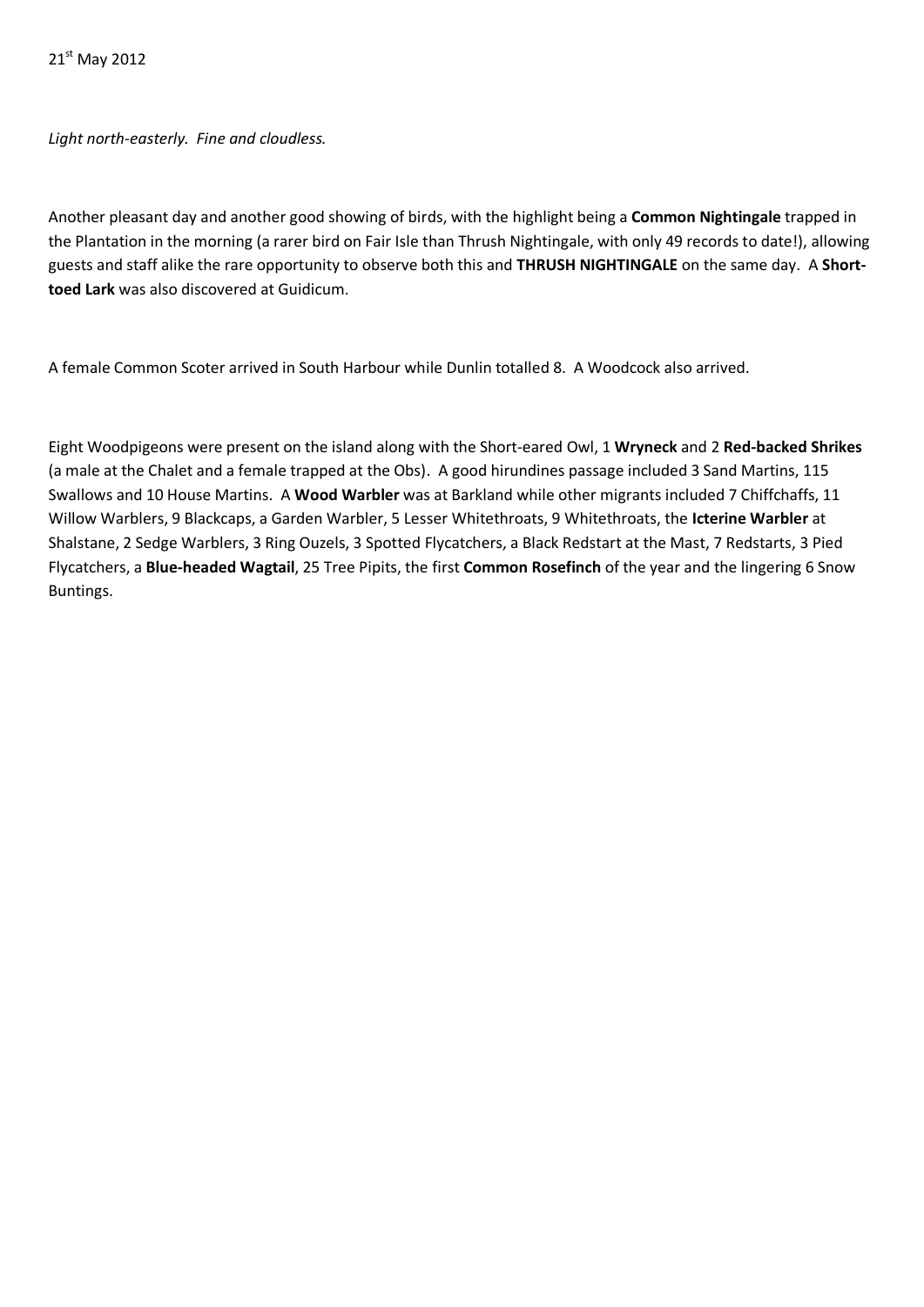*Light to moderate easterly. Fine.*

Standout highlight was a smart **RED-RUMPED SWALLOW** which was discovered doing feeding circuits around Utra in the morning (virtually the same location as last year's bird). The bird showed exceptionally well to all present. The **THRUSH NIGHTINGALE** remained in the Obs garden where it showed well all day. An excellent arrival of scarcities onto the island included 2 **Wrynecks**, 7 **Red-backed Shrikes** (4 males, 3 females), 4 **Icterine Warblers**, a male **Bluethroat** at the shop and 2 **Common Rosefinches** (a red male and a female).

Two Barnacle Geese arrived into South Harbour while a Sparrowhawk remains and was joined on the island by 2 Kestrels. Six Whimbrel were also present along with a smart summer plumaged Knot.

A Long-eared Owl was present at the Obs and 12 Carrion Crows passed through while other migrants included 2 Sand Martins, 98 Swallows, 7 House Martins, 20 Chiffchaffs, 7 Willow Warblers, 14 Blackcaps, a Garden Warbler, 8 Lesser Whitethroats, 10 Whitethroats, 3 Sedge Warblers, a Ring Ouzel, 14 Spotted Flycatchers, 2 Black Redstarts, 7 Redstarts, 4 Pied Flycatchers, 2 **Grey-headed Wagtails**, 2 Mealy Redpolls, 3 Snow Buntings and a Yellowhammer.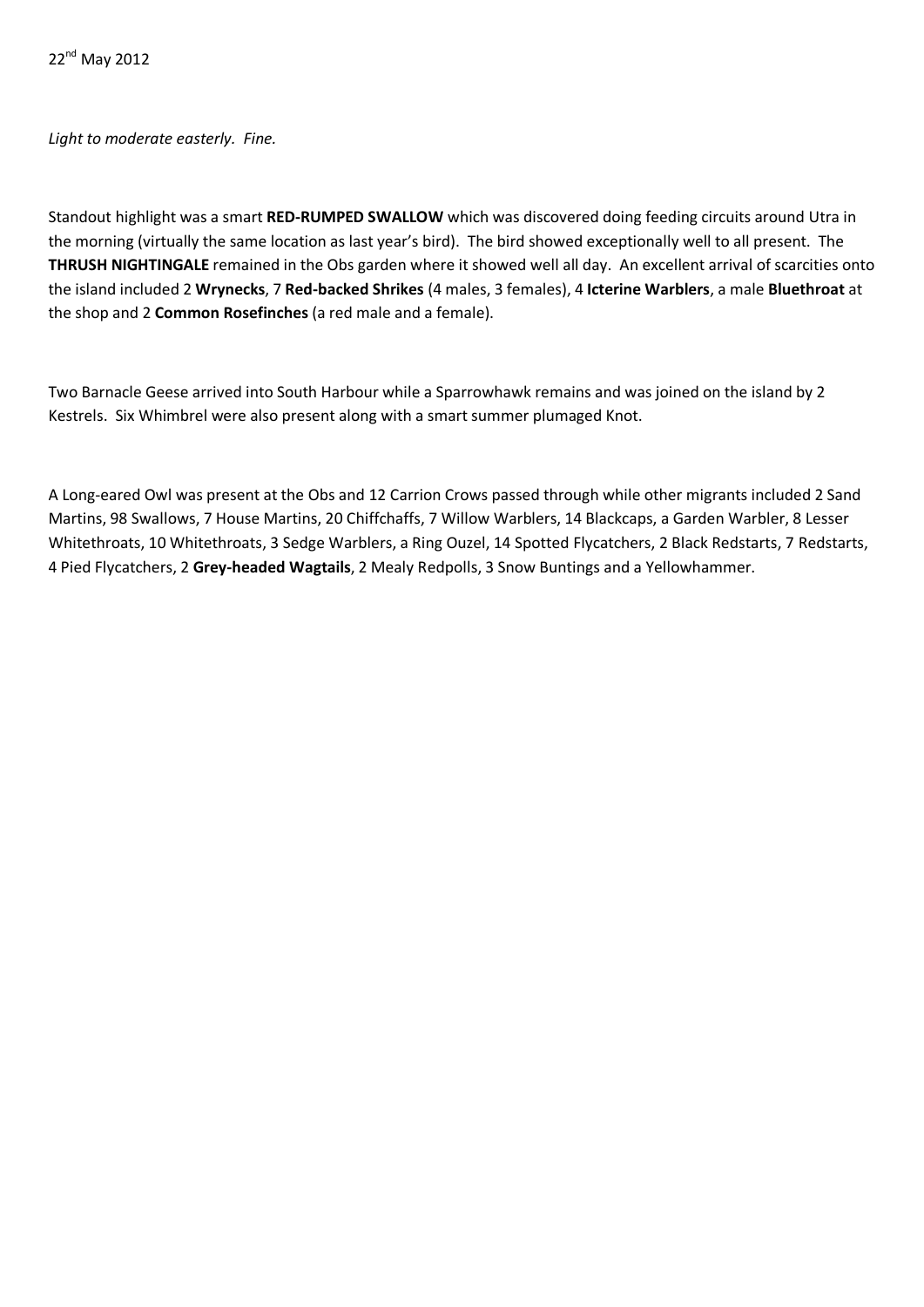23<sup>rd</sup> May 2012

Light to moderate easterly. Fine but hazy.

Another superb day on the island with scarce species everywhere! One of the most notable occurrences was the arrival of 10 **Icterine Warbler**; the second highest count ever recorded on Fair Isle following counts of 11 on the 27<sup>th</sup> May and 4th June 1992. Also exceptional was an arrival of **64 Spotted Flycatchers**; again the second highest count ever recorded on Fair Isle, and again following the previous highest count on the  $27<sup>th</sup>$  May 1992 (although the 350 that arrived that day would have been somewhat more mind-blowing!). The **RED-RUMPED SWALLOW** was still present all day, though it was more mobile than yesterday, ranging from North Light (where it possibly roosted), the Obs and Barkland.

A Quail in Bulls Park was the first of the year, as were a male and female **Dotterel** in the same field in the morning. The Knot remained and another late Woodcock arrived along with a Common Sandpiper.

Nine Woodpigeons and 2 Collared Doves were an increase on recent days, while both Long-eared and Short-eared Owls remain. The 2 **Wrynecks** remained at Utra and the Obs while **Red**-**backed Shrikes** saw an increase to an impressive 9 birds (including 7 stunning males). Hirundines counted included 2 Sand Martins, 46 Swallows and 4 House Martins while small migrants included to increase in number in most areas, with totals including 14 Chiffchaffs, 15 Willow Warblers, 12 Blackcaps, 2 Garden Warblers, 19 Lesser Whitethroats, 6 Whitethroats, 5 Sedge Warblers, 12 Robins, 2 **Bluethroats**, a Black Redstart, 8 Common Redstarts, 2 Whinchats, 4 Pied Flycatchers, a male **Grey-headed Wagtail**, 20 Tree Pipits (including a bird singing at Burkle), 3 **Common Rosefinches** (including a red male) and 7 Reed Buntings.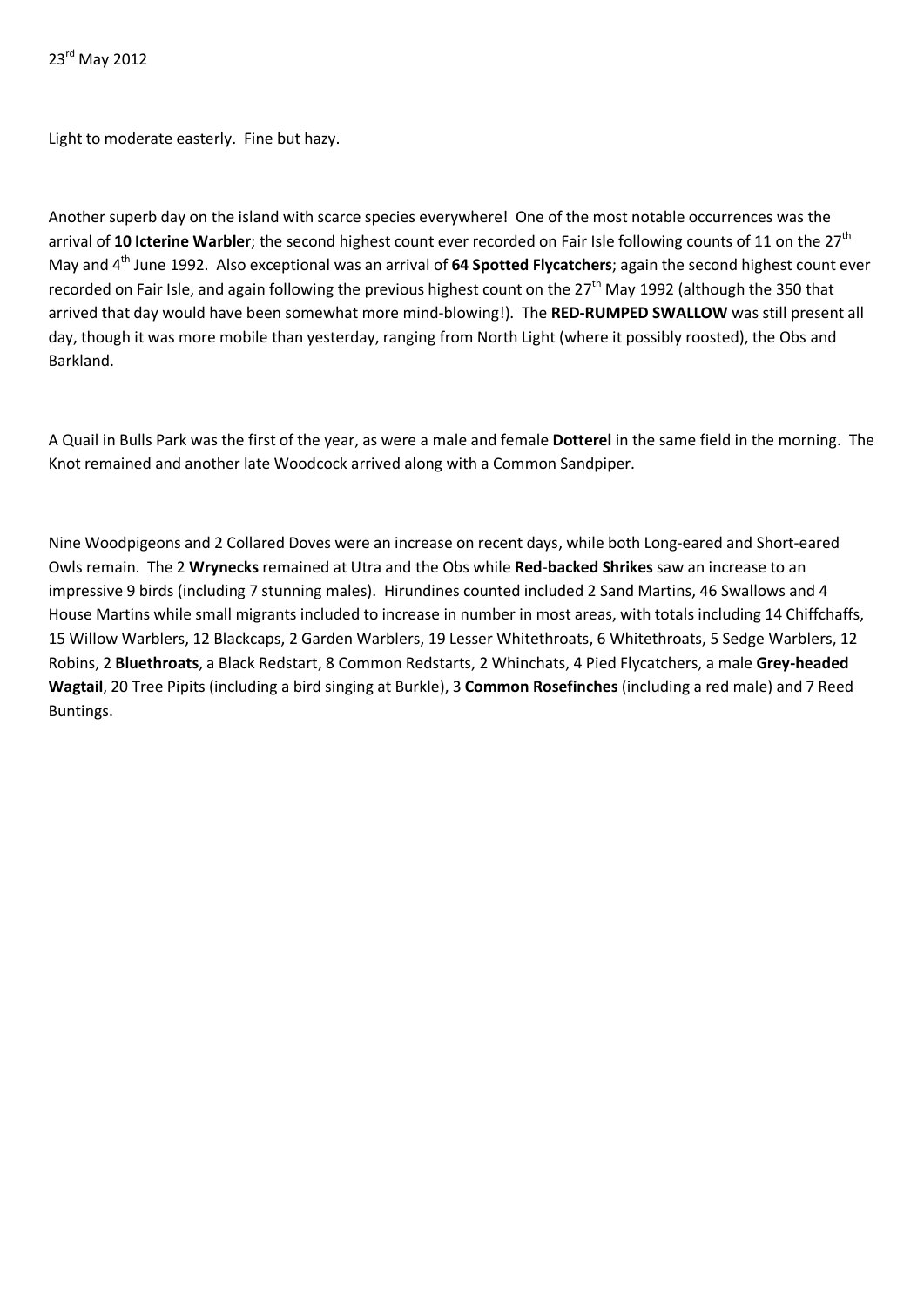*Light southerly. Fine and hazy.*

The **RED-RUMPED SWALLOW** remains for its 3rd day, roaming widely across the island while the scattering of scarce species remains excellent.

A Sparrowhawk and a Kestrel were present and the female **Dotterel** remained in Bulls Park. The Long and Short-eared Owls were both still present, although sadly the former appears to be heavily oiled by Fulmars.

Two Swifts arrived and one **Wryneck** and 7 **Red-backed Shrikes** remained scattered across the island. Small numbers of Swallows moved through during the day along with the odd House and Sand Martin while small migrant numbers on the isle tended to be reduced compared to recent days, with counts including 6 Willow Warblers, 8 Blackcaps, 13 Lesser Whitethroats, 4 **Icterine Warblers**, 22 Spotted Flycatchers, 5 Redstarts, 2 Pied Flycatchers, a male **Grey-headed Wagtail**, 11 Tree Pipits, a Lesser Redpoll and 2 Mealy Redpolls, 5 **Common Rosefinches** (including a 'yellow' variant and 2 red males), a Snow Bunting, a Yellowhammer and 3 Reed Buntings.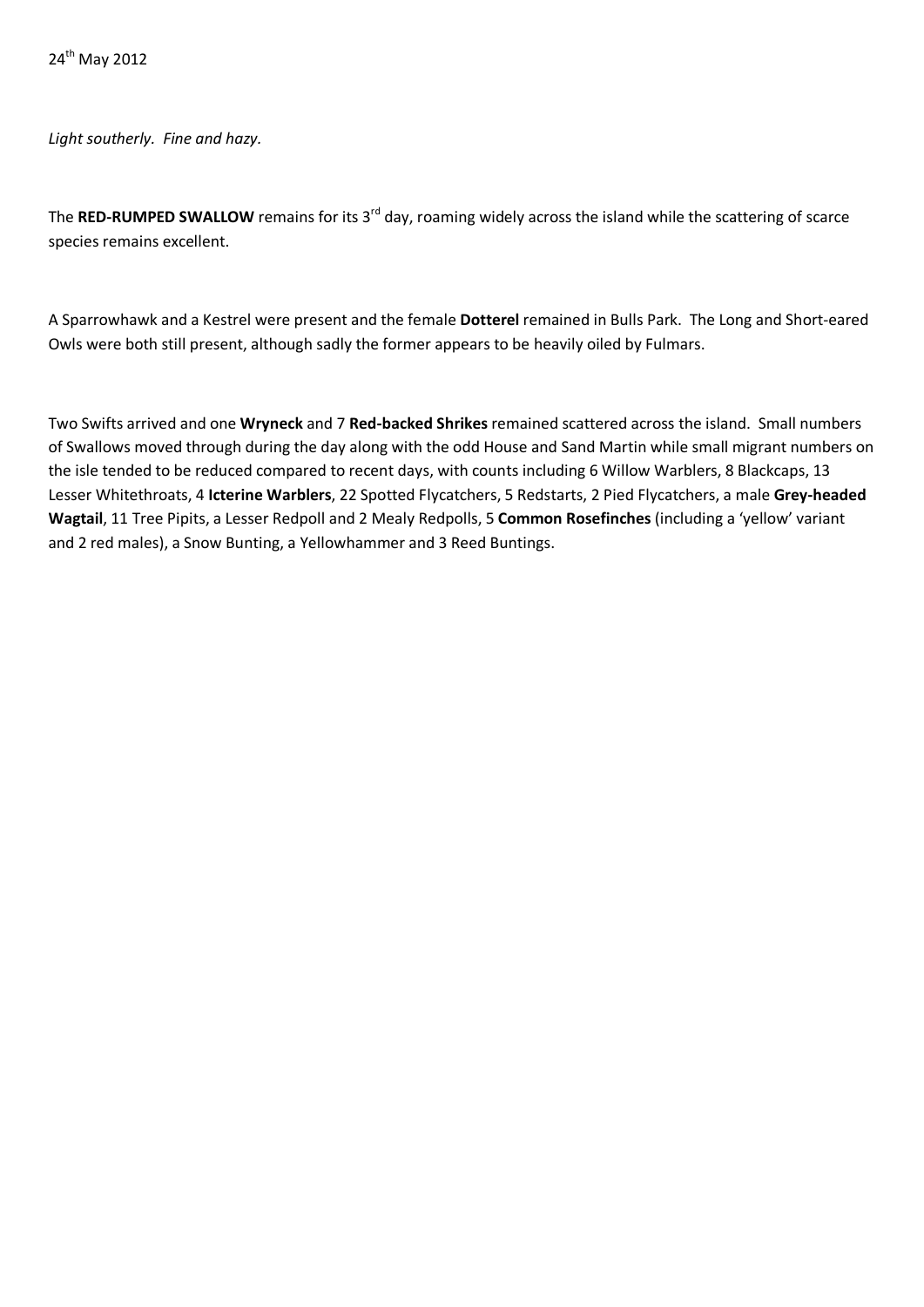# *Very light easterly and fog. Humid.*

Bird of the day goes comfortably to our second **THRUSH NIGHTINGALE** of the year. This bird was initially found along the roadside near Single Dyke where, with a little coaxing it was trapped in Roadside Dyke and ringed at the Obs.

The first 3 Storm Petrels of the summer were trapped in the evening at the Kirn O' Skroo while Kestrel and Peregrine were both sighted. A total of 18 Dunlin were present along with a Golden Plover, lingering Knot and Whimbrel. A total of 117 Arctic Terns were counted, including the first copulation amongst the traditional breeding sites.

Numbers of other migrants on the island tended to dwindle, with the main scarcities including the lingering **Wryneck** and single female **Red-backed Shrike**, 5 **Icterine Warblers** and a red male **Common Rosefinch** (by no means a poor day!). Other small migrants included 9 Swallows, 4 Chiffchaffs, 2 Willow Warblers, 4 Blackcaps, 2 Garden Warblers, 5 Lesser Whitethroats and a Common Whitethroat, a Sedge Warbler, 5 Spotted Flycatchers, 2 Tree Pipits, a Siskin and 2 Mealy Redpolls.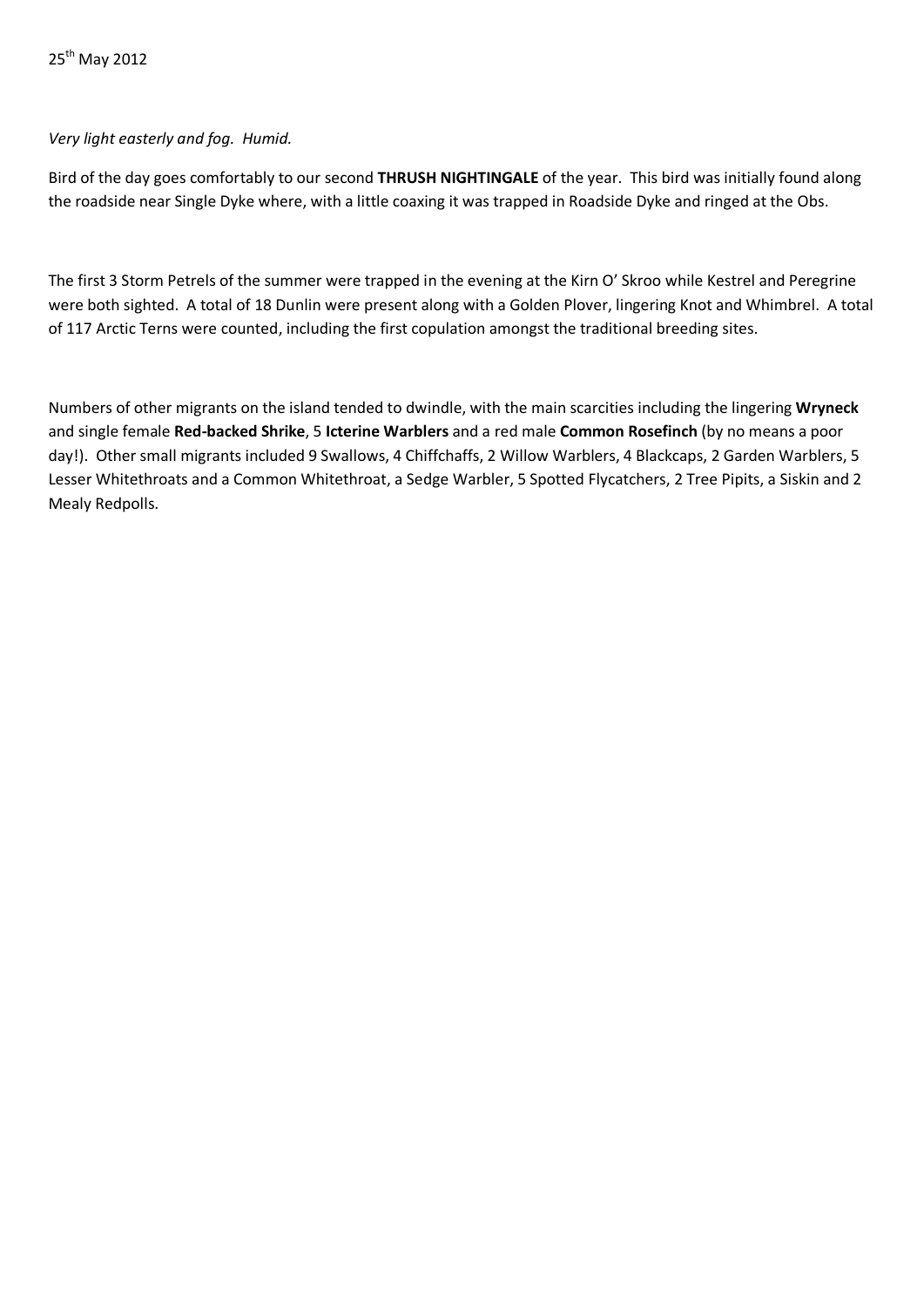*Light easterly with thick fog.*

A very difficult to track female-type **SUBALPINE WARBLER** was seen briefly at Lower Leogh in the late morning before moving across to Taft and then the Haa, where it was lost in the fog. Hopefully that will reveal itself again tomorrow!

A Sparrowhawk and Merlin arrived along with 9 Golden Plovers and a Common Sandpiper.

The Long-and Short-eared Owls remain, including the oiled bird in the Obs garden plus the lingering **Wryneck**. **Redbacked Shrikes** increased again to 4 and 3 Carrion Crows arrived and 30 Swallows and 6 House Martins moved through. A **Wood Warbler** was found in South Harbour and 3 **Icterine Warblers** and 2 **Common Rosefinches** were present while notable counts/increases in common migrants included 5 Chiffchaffs, 3 Whitethroats, 6 Spotted Flycatchers, a Redstart, 5 Tree Pipits, a Brambling, a Linnet,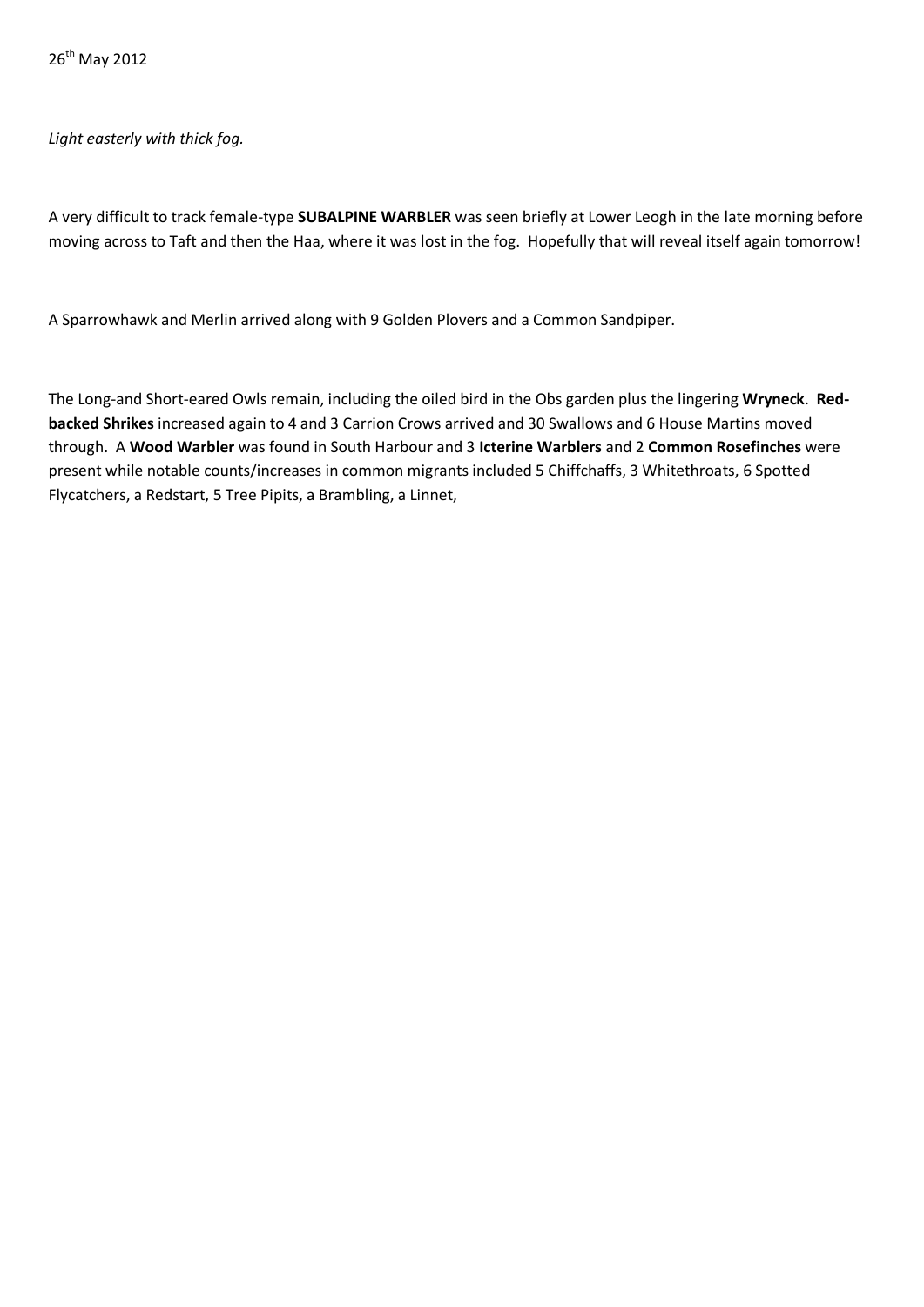## *Light easterly. Sunny and hot!*

Yesterday's female **Subalpine Warbler** did the decent thing and chose to make its way north, to the Observatory garden and finally into a mist net, where the biometrics suggested that it was of the eastern race *Albistriata*.

Three Greylags were present and 2 Teal arrived, while 4 Cormorants and a Grey Heron passed through. Whimbrel and Curlew increased to 7 and 10 respectively and 2 Common Sandpipers arrived. A light gull passage included 48 Common Gulls and 21 Black-headed Gulls.

One each of Long and Short-eared Owl arrived while small migrants continued to trickle steadily through, with counts and sightings including 6 Woodpigeons, 2 Collared Doves and the first **Turtle Dove** of the year in the Gulley (though sadly not in the trap), one lingering **Wryneck** and 2 **Red-backed Shrikes** (male and female), 2 Sand Martins, 40 Swallows and 18 House Martins, 11 Chiffchaffs, 6 Willow Warblers, 10 Blackcaps, 3 Garden Warblers, 6 Lesser Whitethroats, 6 Whitethroats, 2 **Icterine Warblers**, 6 Sedge Warblers, 17 Spotted Flycatchers, 5 Robins, a Black Redstart at Stackhoull, 2 Redstarts, 2 Whinchats, 101 Wheatears, a female *flava-*type Wagtail, a Tree Pipit, a lingering Chaffinch and Brambling, 3 Siskins, 5 Mealy Redpolls, the first **Crossbill** of the year at the obs, 2 **Common Rosefinches** still and a Reed Bunting.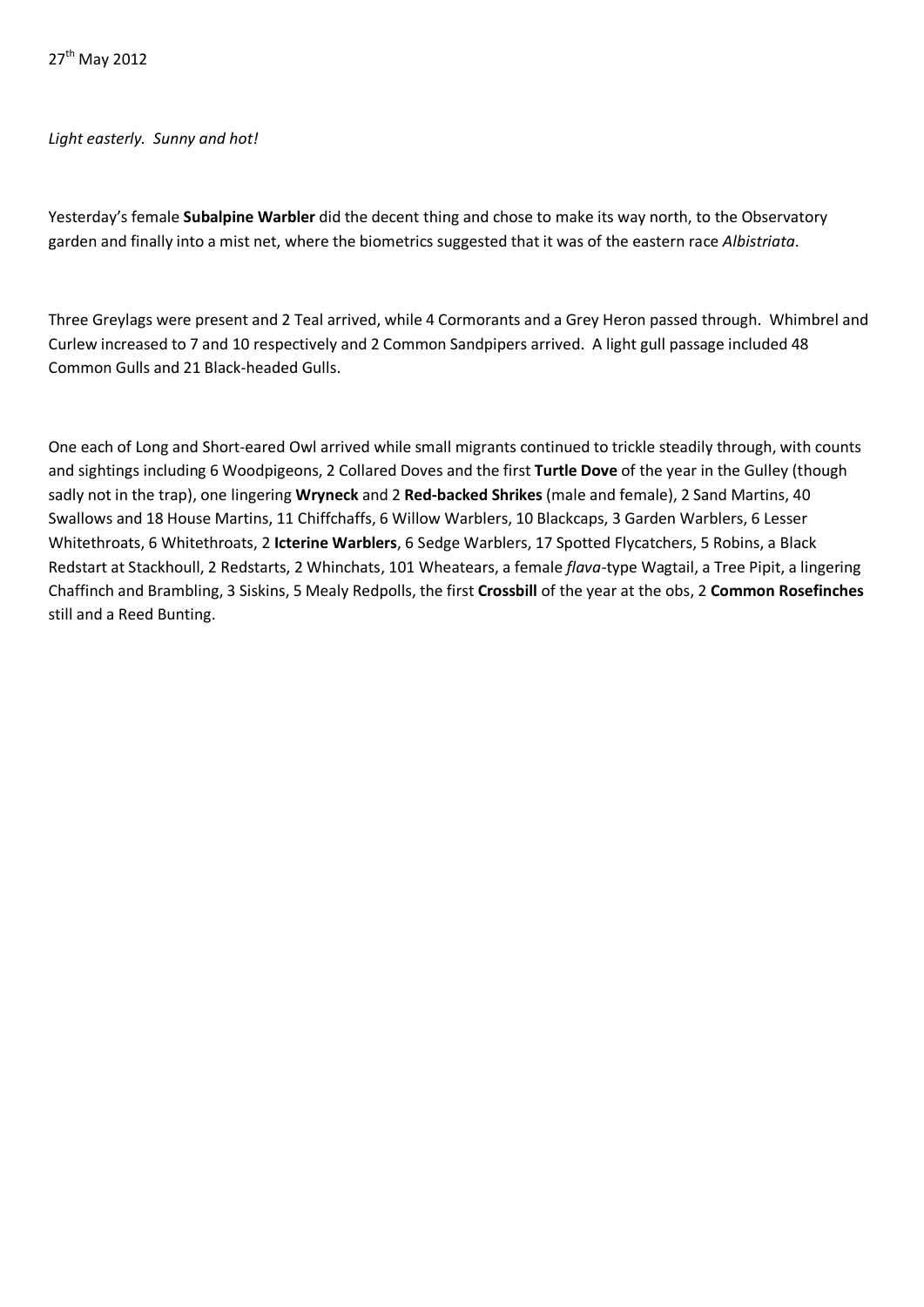*Moderate north-easterly. Fine.*

An initially elusive **Spotted Crake** was found in the Chalet pond in the afternoon, only giving brief views as it ran between islands of vegetation. However the bird was later caught, to the delight of many, and released back into the Chalet pond.

Dunlin numbers increased to 21 while the Turtle Dove remained, as did the two Long-eared Owls and 2 Red-backed Shrikes. Two Rooks over the Obs were notable while small numbers of hirundines remained on the island. Other small migrants included declining numbers of Chiffchaffs, Willow Warblers, Blackcaps and Garden Warblers, 2 **Icterine Warblers** and a new Reed Warbler, 13 Spotted Flycatchers, the Black Redstart and a Whinchat, a male Grey Wagtail (trapped in the Vaadal), 2 Chaffinches, 5 Mealy Redpolls still and one male **Common Rosefinch**.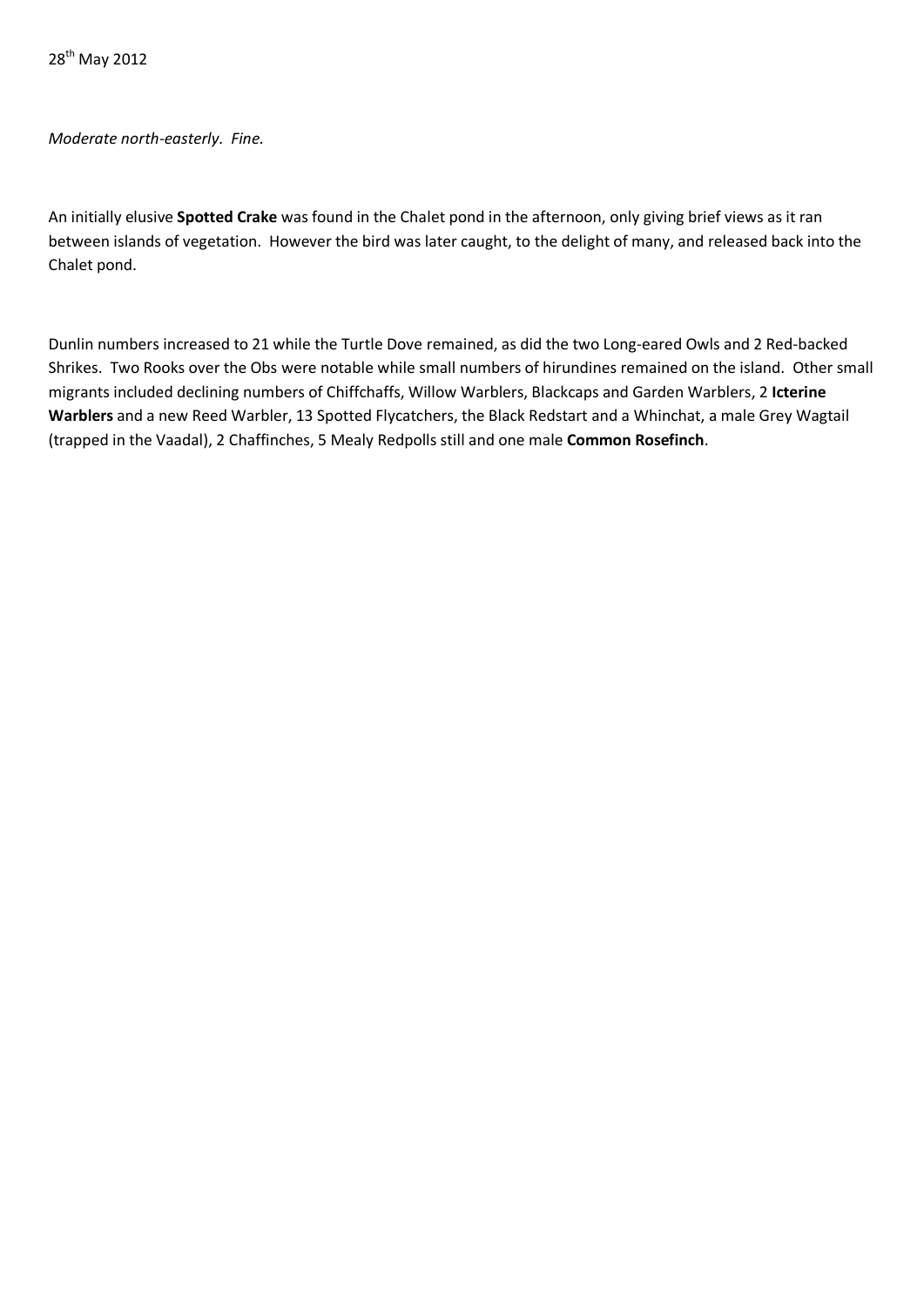*Light north-north easterly. Fine by the afternoon.*

A Cormorant flew through and a male and female Peregrine were floating around over Vasetter (presumably a sign of our resident birds failing to rear chicks again). A new **Wood Sandpiper** was found on Da Water and was easily the highlight of a fairly quiet day.

Passerine migrants included 7 Swallows, 13 House Martins, 6 Chiffchaffs, 2 Garden Warblers, 3 Lesser Whitethroats, 3 **Icterine Warblers**, 2 Sedge Warblers, the lingering Reed Warbler, a late female Ring Ouzel and 4 Blackbirds, 7 Spotted Flycatchers, the Black Redstart at the Shop, 1 Redstart and 1 Whinchat, yesterday's Grey Wagtail, 3 Tree Pipits, a Siskin, 2 Mealy Redpolls and the lingering male **Rosefinch** and, finally, 2 new male Snow Buntings.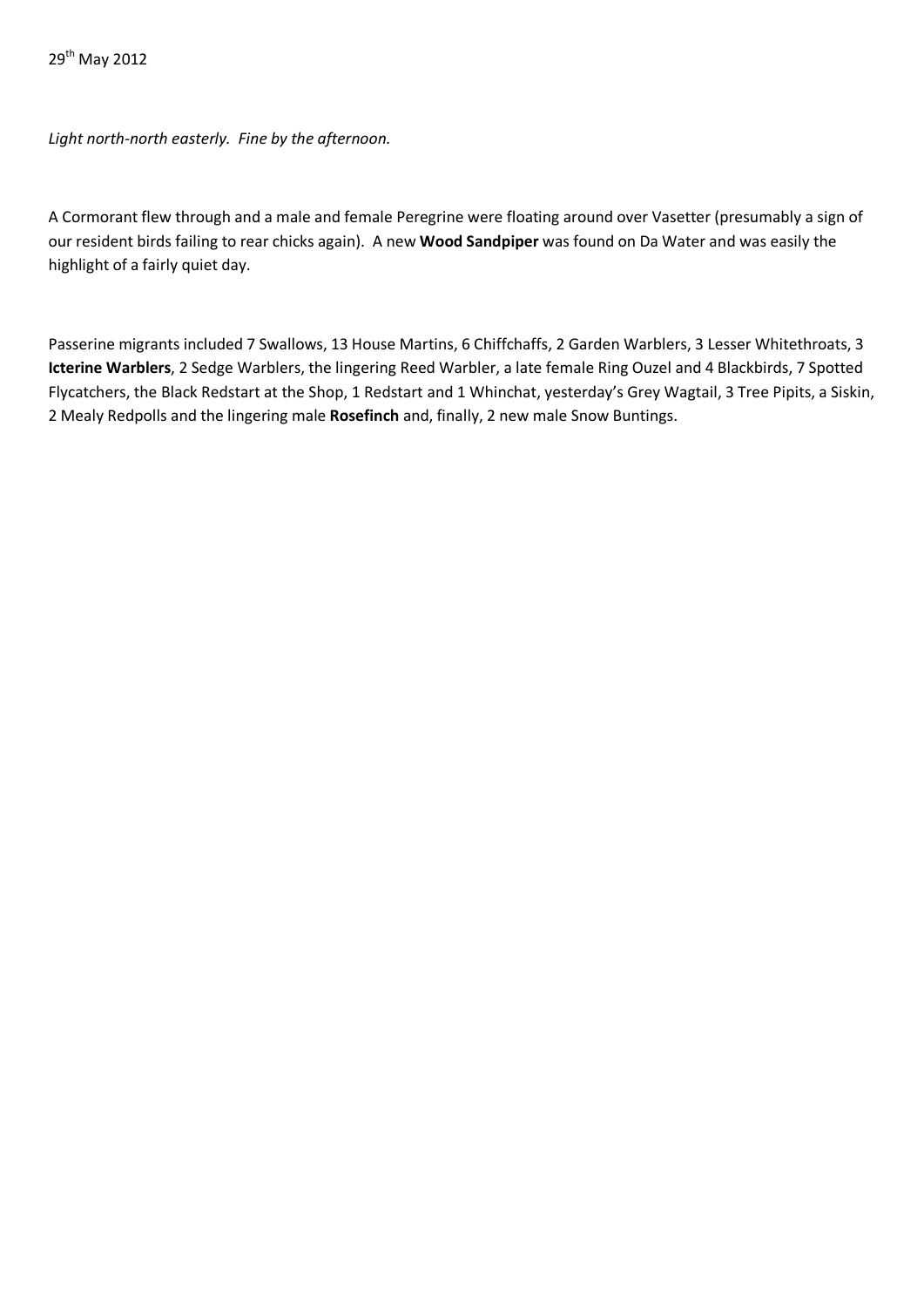An **Osprey** (probably a female) passing over the island was probably the highlight of another fairly quiet day. The Wood Sandpiper remained on Da Water and Golden Plovers increased to 4.

The **Turtle Dove** reappeared at Schoolton and 5 Carrion Crows passed through while hirundines included 13 Swallows and 14 House Martins. Small migrants included 7 Chiffchaffs, a Willow Warbler, 4 Blackcaps, 4 Garden Warblers, 2 Lesser Whitethroats, 3 Whitethroats, 3 **Icterine Warblers**, a Sedge Warbler, the Reed Warbler, an unseasonal Song Thrush and Redwing, 12 Spotted Flycatchers, 2 Siskins, a Linnet and the male **Common Rosefinch** still.